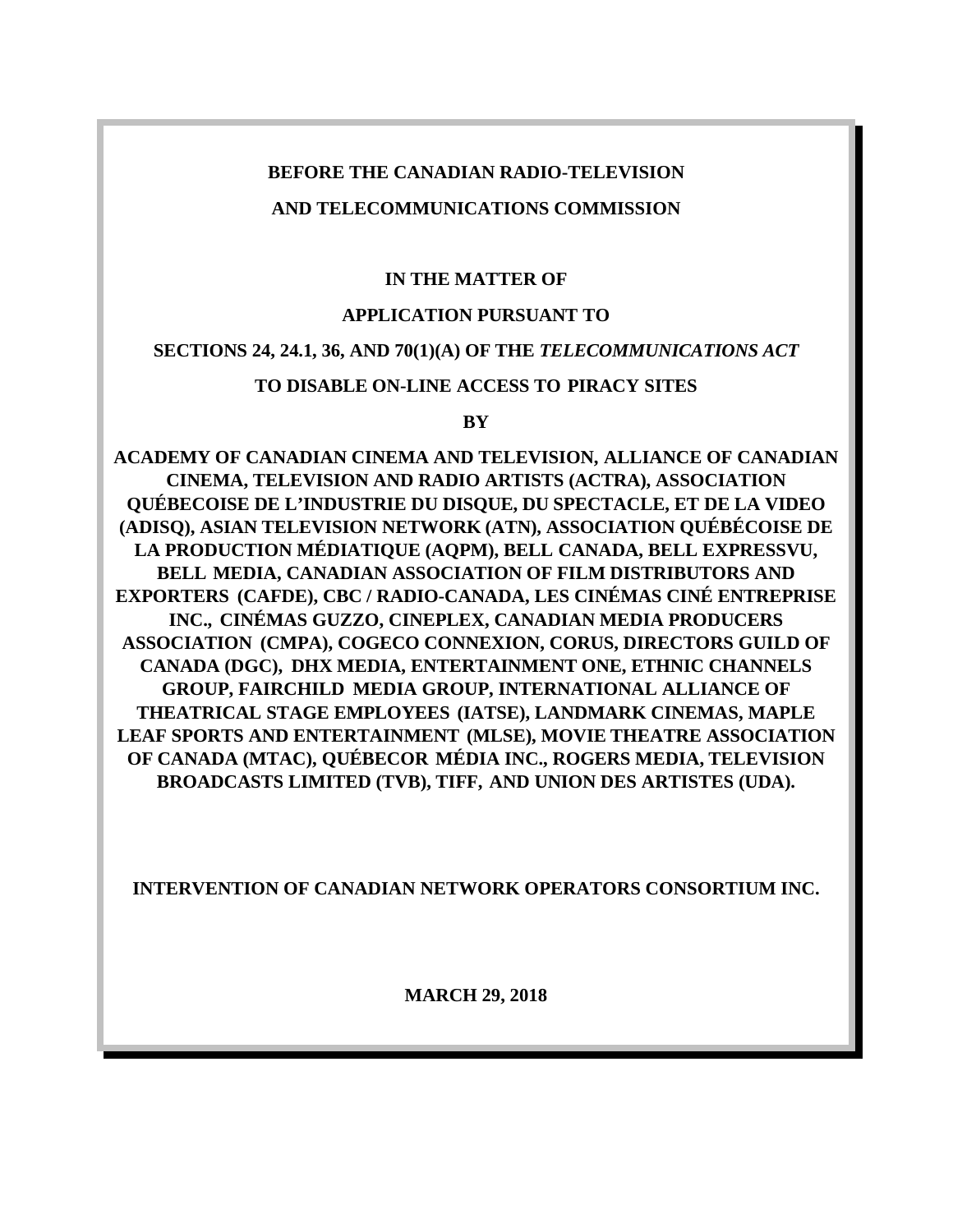# **TABLE OF CONTENTS**

| 1.0                                                                                            |
|------------------------------------------------------------------------------------------------|
| CNOC SUPPORTS EFFORTS TO COMBAT ONLINE COPYRIGHT INFRINGEMENT<br>2.0                           |
| 3.0                                                                                            |
| 3.1                                                                                            |
| 3.2                                                                                            |
| 3.3                                                                                            |
| 3.4                                                                                            |
| FairPlay Canada's evidence on the effectiveness of website blocking is inconclusive. 16<br>3.5 |
| 3.6                                                                                            |
| THE COMMISSION DOES NOT HAVE THE JURISDICTION TO IMPLEMENT THE<br>4.0                          |
| FairPlay Canada's proposal conflicts with the purpose of the <i>Copyright Act</i> 23<br>4.1    |
| FairPlay Canada's proposal needs more legal certainty from the courts or Parliament<br>4.2     |
| THE TELECOMMUNICATIONS POLICY OBJECTIVES, THE POLICY DIRECTION<br>5.0                          |
| 6.0                                                                                            |
| 7.0                                                                                            |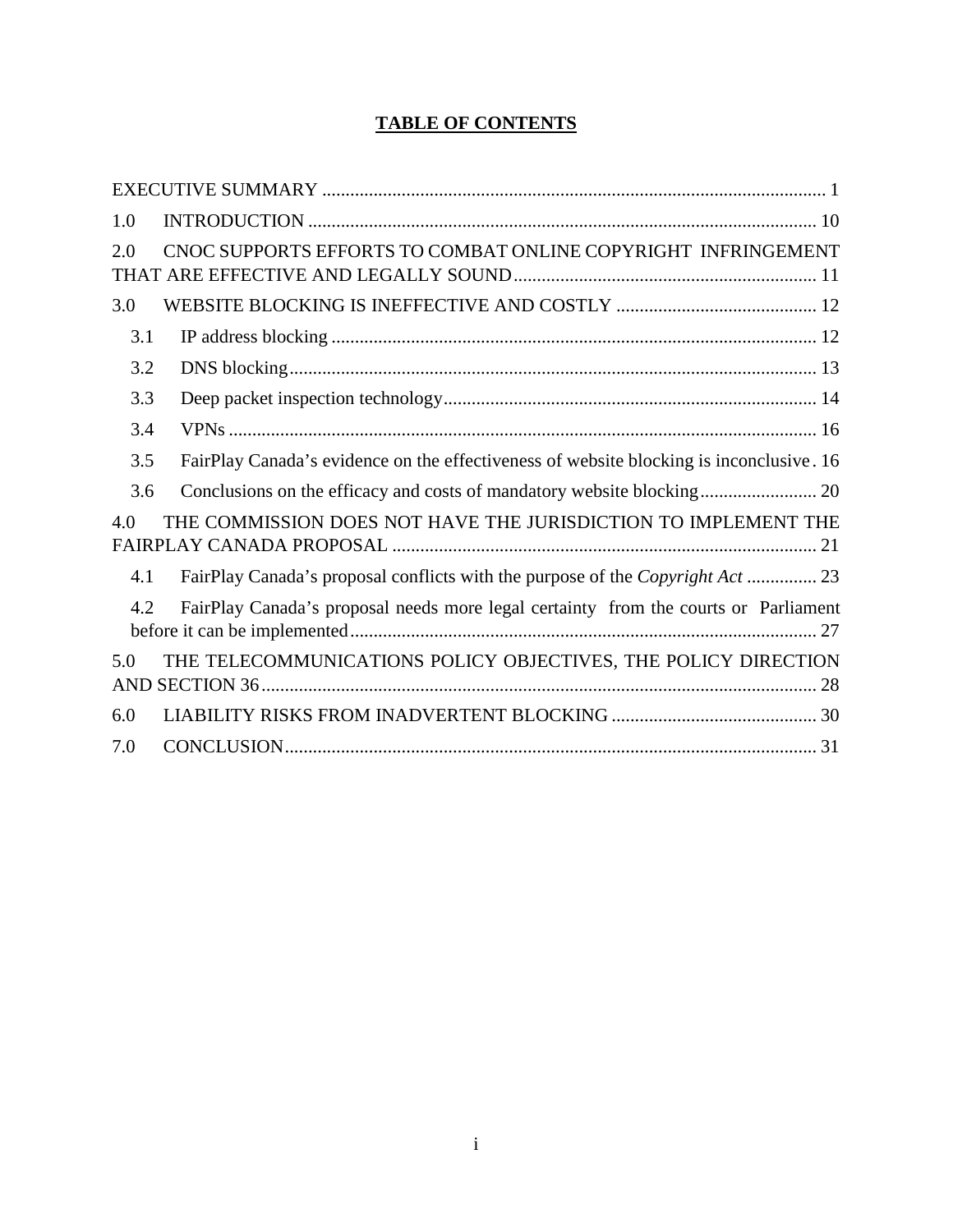#### <span id="page-2-0"></span>**EXECUTIVE SUMMARY**

#### **Introduction**

ES-1. CNOC is hereby submitting its intervention in the proceeding initiated by FairPlay Canada's Part 1 Application. Any terms not defined in this Executive Summary are defined in the body of CNOC's intervention.

ES-2. FairPlay Canada's application requests that the Commission establish a new organization, the IPRA, which would be tasked with considering applications from rightsholders and other interested parties to add websites that are systematically engaged in the infringement of copyrighted content to a list of websites that Canadian ISPs would be responsible for blocking their end-users from accessing. The Commission would be responsible for reviewing the findings of the IPRA and ordering ISPs to engage in website blocking pursuant to sections 24, 24.1, 36, and 70(1)(a) of the *Telecommunications Act*.

ES-3. CNOC is supportive of fair and effective efforts to combat online copyright infringement which CNOC notes causes its members financial and competitive harms. Some of CNOC's members have expressed that their business plans to launch IPTV operations are jeopardized by unfair competition from the operators of websites systematically engaged in copyright infringement. CNOC also acknowledges that online copyright infringement has deleterious impacts on Canada's entire creative economy.

ES-4. However, CNOC is unable to support FairPlay Canada's application for two fundamental reasons. Firstly, CNOC is not convinced of the efficacy of FairPlay Canada's proposal, and, in fact, believes that mandatory website blocking could be circumvented with such ease that expending any resources on it is unlikely to be productive, yet it would impose significant costs on ISPs. Secondly, CNOC does not believe that the Commission has the jurisdiction to implement FairPlay Canada's proposal as it conflicts with the purpose of the *Copyright Act*.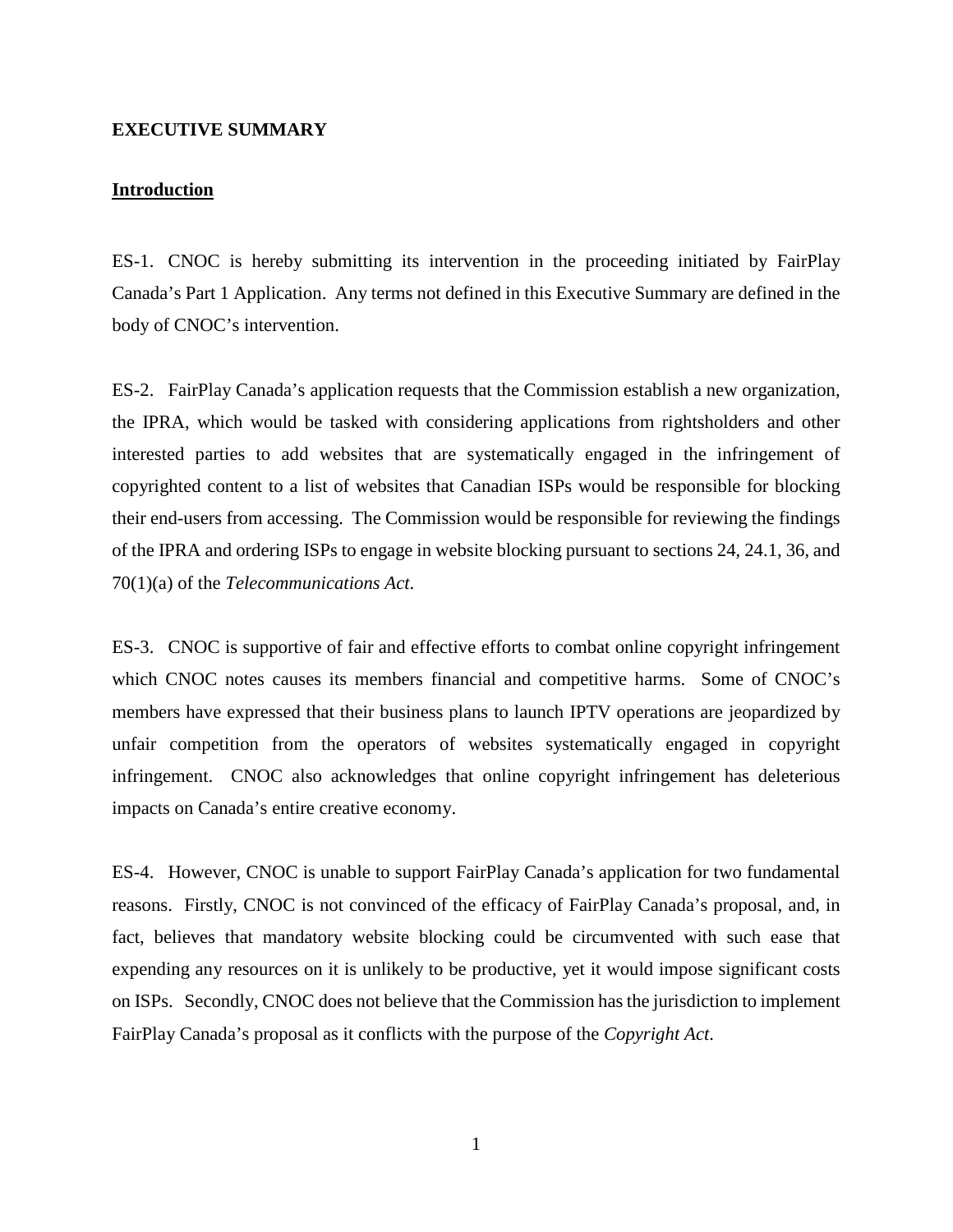#### **Website blocking is ineffective and costly**

ES-5. Regarding efficacy and costs, CNOC notes that there are three methods of blocking access to websites available to ISPs today: (1) IP address blocking; (2) DNS blocking; and (3) blocking that uses DPI technology. All these methods have unique problems that negatively impact their efficacy. In addition, all three methods can be circumvented through the use of VPNs.

ES-6. IP address blocking should not be adopted as it is extremely ineffective. In 2018 it is a very simple and easy thing for the operator of a website systematically engaged in copyright infringement to obtain a new IP address for their website. This could likely be accomplished in a matter of minutes. If such a mechanism was implemented, the IPRA, and by extension the Commission, would be deluged with a constant stream of applications to block each new IP address hosting a website systematically engaged in copyright infringement.

ES-7. In addition, IP address blocking would almost certainly result in the blocking of significant amounts of legitimate content. This will occur because in the modern Internet, a single IP address will often be shared by multiple websites. Thus, if an ISP were ordered to block an IP address used by a website systematically engaged in copyright infringement, it will likely also end up blocking access to numerous websites that have nothing to do with copyright infringement. The inadvertent blocking of legitimate content can also occur in situations where a hosting service recycles an IP address that has been blocked for use by other customers who may have nothing to do with copyright infringement.

ES-8. As for the costs associated with IP address blocking, CNOC's members have advised that while there may be certain capital costs involved, the most significant costs would be the ongoing operational costs resulting from having to commit from one to multiple hours of employee time per blocking request depending on the ISP's internal systems. In addition, if an ISP inadvertently blocked access to a legitimate website, there is a risk of costs associated with civil proceedings launched against that ISP by the website owner.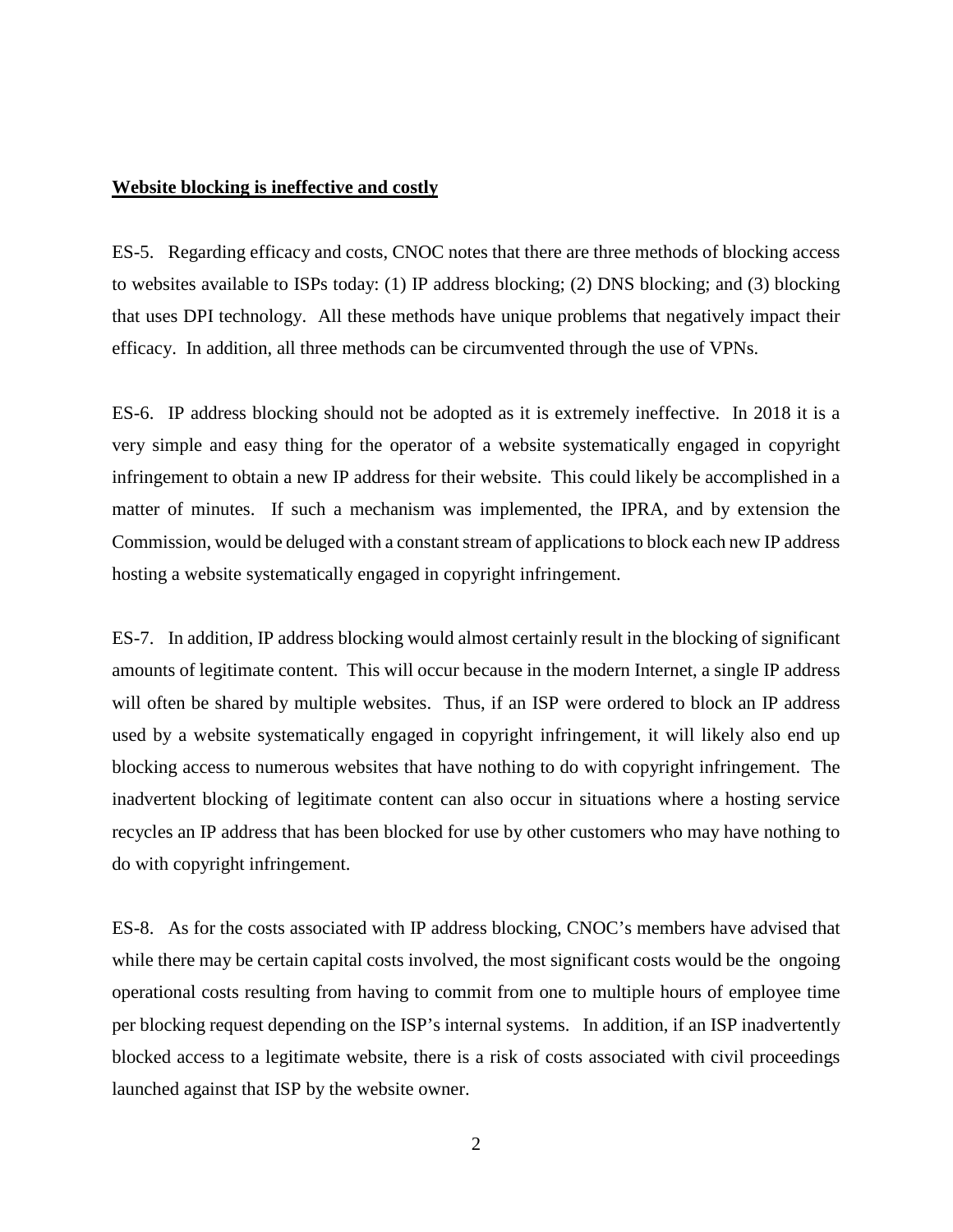ES-9. DNS blocking should also not be adopted due to ineffectiveness, although it is a significantly more effective method than IP address blocking. Nonetheless, an end-user could easily circumvent DNS blocking, even without recourse to VPNs, by choosing to use a third-party DNS service, such as Google DNS, instead of their ISP's DNS service. It is possible for an enduser to set-up a third-party DNS service in a matter of minutes, for no charge.

ES-10. In addition, the ongoing deployment of the DNSSEC standard throughout the Internet increases the risk of the inadvertent blocking of legitimate content. DNSSEC is a security standard that relies upon cryptography. The problem is that if a website systematically engaged in copyright infringement is using a sub-domain, but the actual domain is shared by other legitimate websites, it would be extremely difficult if not impossible for an ISP to only block access to the sub-domain as opposed to the entire domain. This problem will grow as DNSSEC is increasingly deployed throughout the Internet.

ES-11. CNOC's members have advised that while there may be certain capital costs involved, depending on the hardware that the ISP already has installed, the most significant costs would be the ongoing operational costs resulting from having to commit from one to multiple hours of employee time per blocking request depending on the ISP's internal systems.

ES-12. The final method of blocking available in the market today is the use of DPI technology. DPI technology is the most effective form of website blocking and can block access to specific named websites such as "Pirate Bay", for example. However, DPI technology must be rejected as a form of website blocking due to its prohibitive costs. In addition, as explained below, it can also be easily circumvented through VPN technology.

ES-13. DPI technology is prohibitively expensive as it must inspect every packet of data in an ISP's network. CNOC's members have advised that even a very small ISP would incur initial capital costs of upwards of \$100,000.00 to deploy DPI technology as well as ongoing operational and maintenance costs. These costs would increase as the size of an ISP's network increased.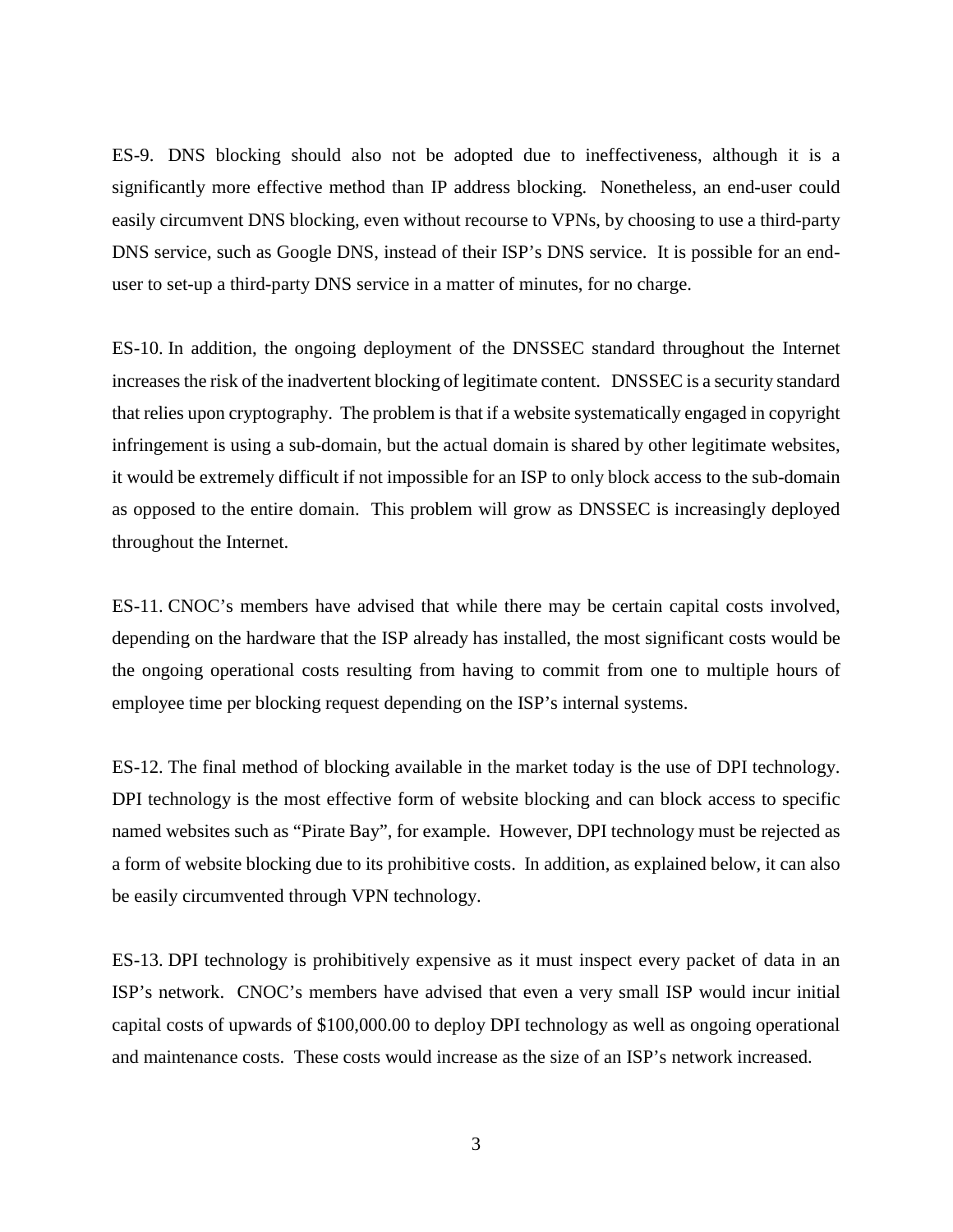ES-14. Many competitive ISPs are unable to bear the costs of DPI technology and a requirement to make use of this technology would have the effect of driving many competitive ISPs out of business.

ES-15. Website blocking is also of dubious efficacy as all three methods of website blocking described above can be easily circumvented by end-users making use of VPNs, which are easy to use and readily available for a few dollars a month.

#### **FairPlay Canada's evidence on the efficacy of website blocking is insufficient**

ES-16. FairPlay Canada attempts to address the obvious issues with the efficacy of website blocking through three paragraphs of evidence from a handful of international jurisdictions that FairPlay Canada claims demonstrates that traffic to websites that are blocked declines significantly after the blocking occurs, that overall online copyright infringement within a country declines following the blocking of major websites systematically engaged in copyright infringement, and that visits to legal websites offering licensed content increases following website blocking.

ES-17. With regard to the first claim, that traffic to websites that are blocked declines significantly after the blocking occurs, CNOC does not dispute that traffic to specific websites that are blocked will obviously decline, at least temporarily, following an ISP engaging in the blocking of that website. However, the studies cited by FairPlay Canada do not appear to have adequately considered the possibility that end-users continue to access the blocked websites through VPNs.

ES-18. FairPlay Canada's claims that mandatory website blocking results in a decline in visits to websites systematically engaged in copyright infringement more generally, including those that are not blocked, as well as a corresponding increase in visits to sites offering licensed content, are more problematic. Crucially, while the handful of studies cited by FairPlay Canada demonstrate a correlation between mandatory website blocking and declines in overall online copyright infringement and increases in visits to websites offering licensed content, these studies fail to demonstrate causation. The studies do not have any surveys of end-users in which the end-users clearly articulate that they decided to reduce their use of websites systematically engaged in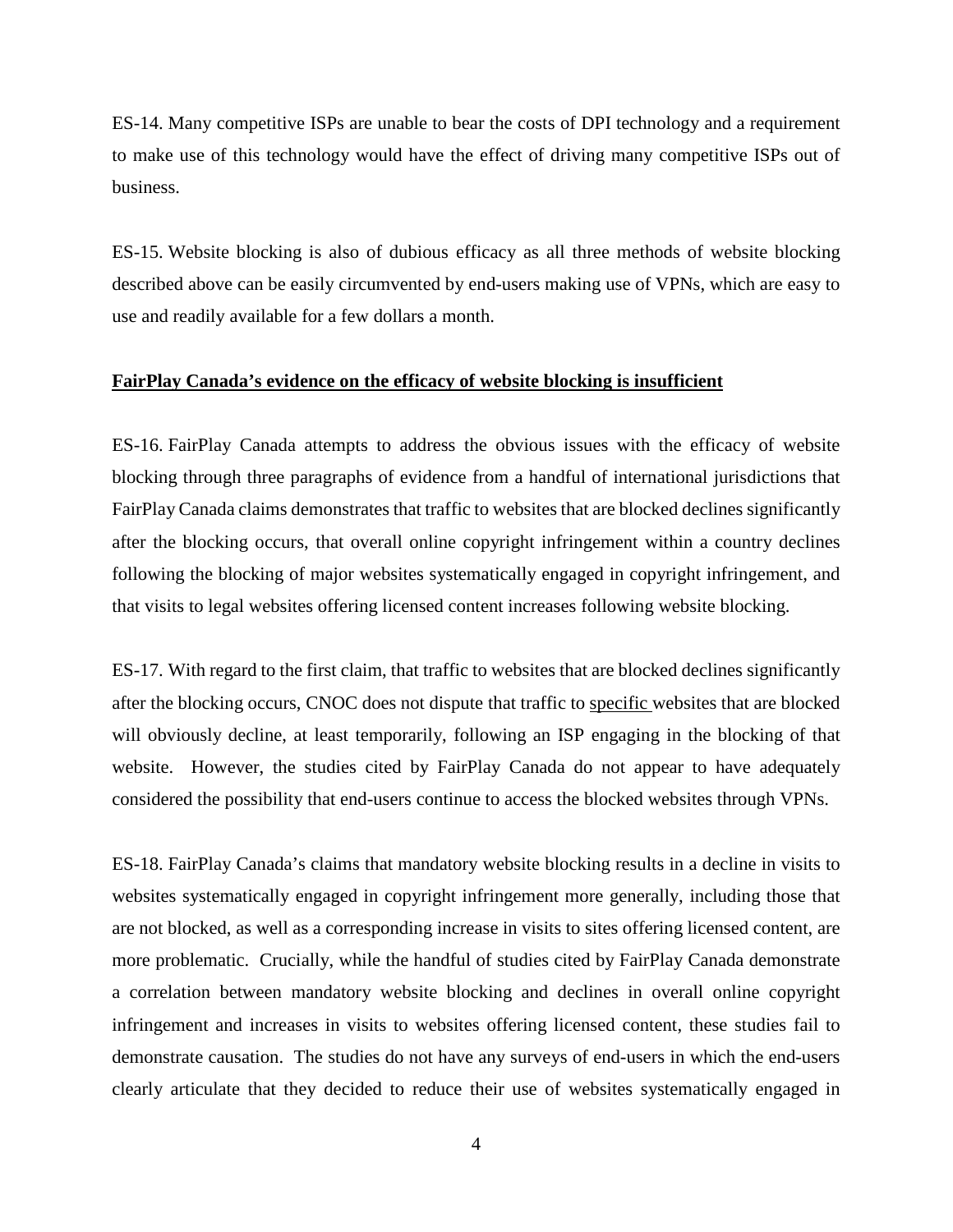copyright infringement to access content, and instead rely more upon websites such as Netflix, as a result of mandatory website blocking.

ES-19. The correlation versus causation issue is made clearer by examining the case of Canada, which has seen significant declines in overall levels of online copyright infringement absent any form of mandatory website blocking. This leads CNOC to suspect that the declines in overall online copyright infringement, and corresponding increases to visits to legitimate websites offering licensed content, which are touted by FairPlay Canada as evidence of the efficacy of website blocking, could also be explained by the increasing availability of massive libraries of content for low monthly fees on services such as Netflix, Amazon Prime, and Apple Music.

ES-20. There are also many competing studies examining other international jurisdictions, such as Australia, which show little or no impacts from website blocking on overall levels of online copyright infringement.

ES-21. Overall, FairPlay Canada has failed to demonstrate the efficacy of mandatory website blocking as a means of curtailing online copyright infringement and its proposal should not be implemented by the Commission. However, if the Commission disagrees with CNOC's assessment and chooses to implement FairPlay Canada's proposal, CNOC emphasizes that it is imperative that ISPs not be required to make use of DPI technology, which would be an unaffordable burden for many competitive ISPs.

ES-22. In addition, if the Commission chooses to implement mandatory website blocking CNOC believes that ISPs should be permitted to charge rightsholders a moderate fee to assist with cost recovery prior to the ISP being obligated to engage in the blocking of any website systematically engaged in online copyright infringement. The ability to charge a moderate fee will aid ISPs in recovering their costs as well as reduce the number of spurious applications to the proposed IPRA to engage in mandatory website blocking.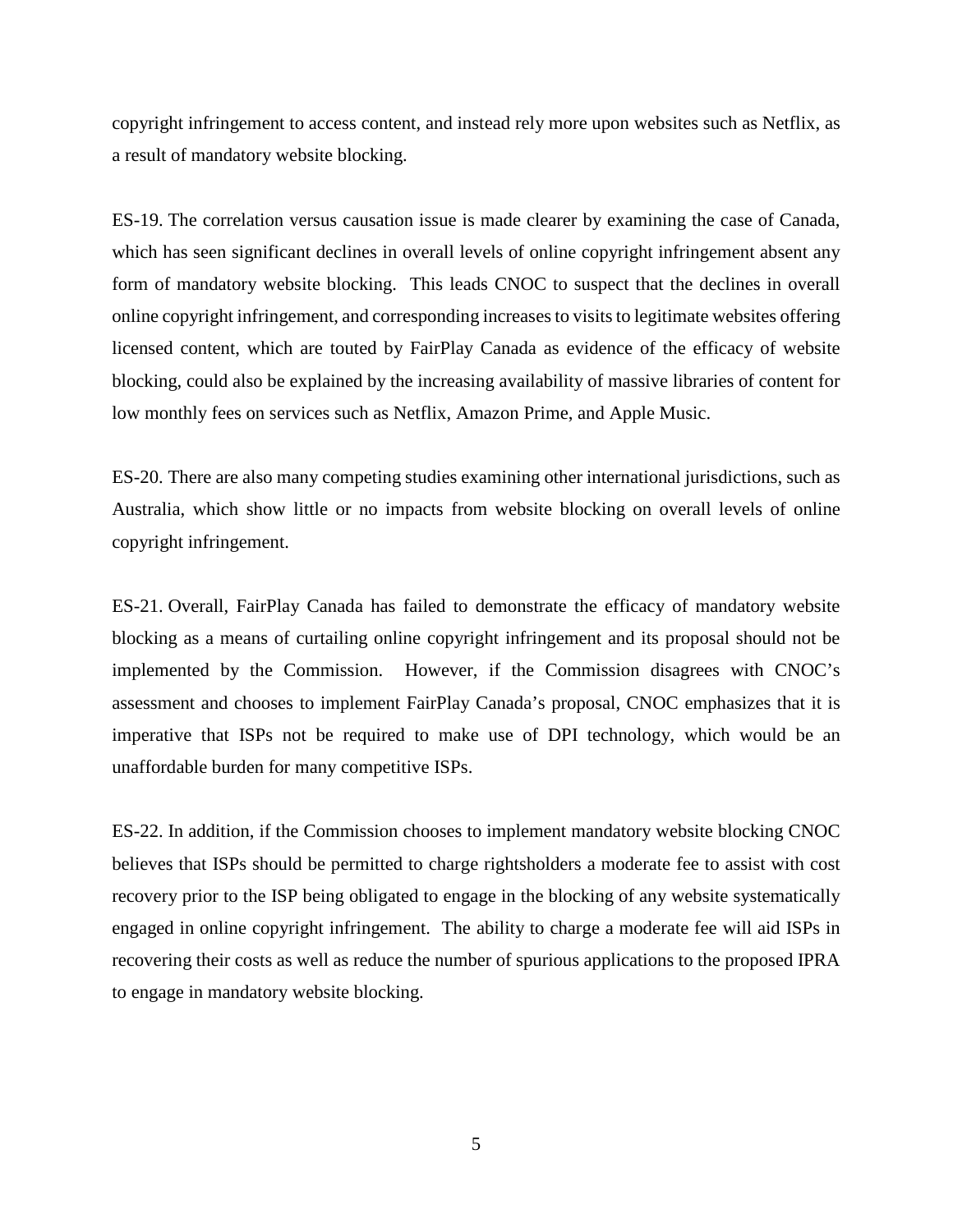### **The Commission lacks the jurisdiction to implement mandatory website blocking to combat online copyright infringement**

ES-23. Aside from any issues with efficacy or costs of mandatory website blocking, CNOC is of the opinion that the proposal must be rejected as the Commission lacks the jurisdiction to implement mandatory website blocking of websites systematically engaged in copyright infringement. In particular, CNOC is of the opinion that FairPlay Canada's proposal conflicts with the purpose of the *Copyright Act*, and therefore falls outside the Commission's jurisdiction.

ES-24. The Supreme Court of Canada has held that the Commission cannot create regulations that would conflict with the purpose of the *Copyright Act*, or any other statute enacted by Parliament for that matter. The Supreme Court of Canada has also held that the rights and remedies created under the *Copyright Act* are "exhaustive". This statement of the Supreme Court of Canada, on its own, should give the Commission serious pause as to its jurisdiction to implement FairPlay Canada's proposal. FairPlay Canada's proposal is in effect creating a new remedy for rightsholders, namely the ability to have access to websites that infringe their copyright to be completely blocked for all Canadian end-users.

ES-25. Furthermore, FairPlay Canada's proposal would have the practical effect of rendering the notice and notice regime contained within the *Copyright Act* irrelevant. CNOC is hard pressed to understand why any rightsholder would avail themselves of the notice and notice regime when they could instead apply to have access to websites systematically engaged in copyright infringement blocked throughout Canada.

ES-26. Parliament cannot be presumed to have enacted the notice and notice regime only to intend for a subordinate body, the Commission, to enact a competing regime that would, for all intents and purposes, supersede the notice and notice regime. Previously, when Parliament has intended for the Commission to override its enactments, it has explicitly said so, such as when it invited the Commission in section 27.1 of the *Telecommunications Act* to override the wholesale mobile wireless roaming rates set by Parliament. No such invitation exists in the *Copyright Act* for the Commission to replace any of the rights or remedies that Parliament chose to create for rightsholders in that statute.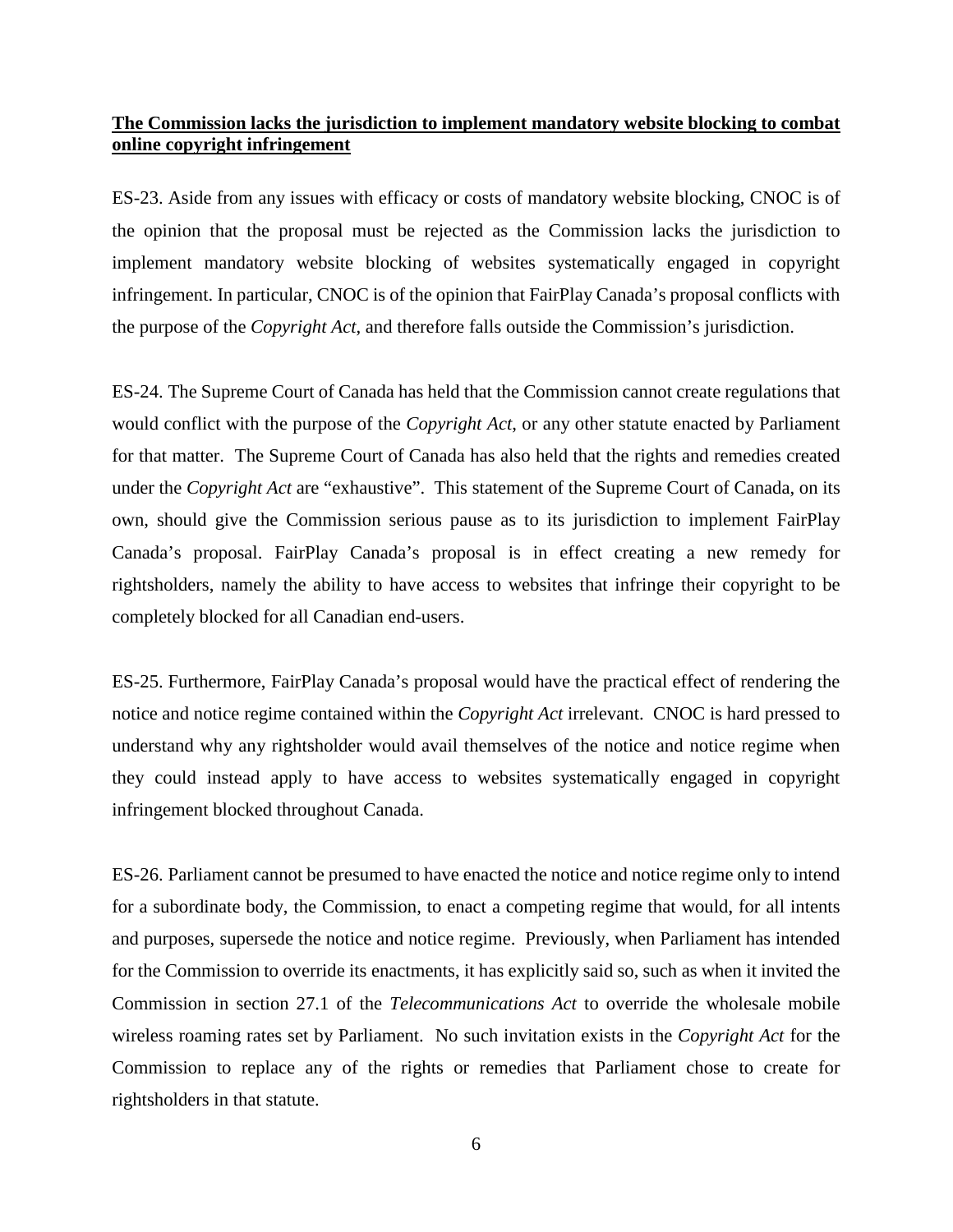ES-27. Parliament has already considered, and rejected, a regime that was functionally equivalent to FairPlay Canada's proposal: notice and takedown. While FairPlay Canada attempts to distinguish between blocking access to infringing content by all ISPs, which is FairPlay Canada's proposal, and only requiring an ISP that is hosting the infringing content to block access to that content, which would be notice and takedown, CNOC notes that the effect of the two regimes would be functionally equivalent. This is further evidence that enacting FairPlay Canada's proposal would frustrate the purpose of the *Copyright Act* and is thus outside of the Commission's jurisdiction.

ES-28. FairPlay Canada's proposal would also require the Commission to make numerous determinations of fact and law under the *Copyright Act*, which is an area of law that it has never been called upon to regularly apply before. It is significant, in CNOC's view, that Parliament did not explicitly grant the Commission the power to make determinations under the *Copyright Act*  and instead requires rightsholders to proceed via the notice and notice regime, or if they wish to pursue damages or block access to the content, through the courts. Once again, the Commission empowering itself to order the blocking of allegedly infringing content by all ISPs would appear to conflict with the purpose of the *Copyright Act*, in usurping a role that Parliament granted to the courts.

ES-29. It is also odd, in CNOC's opinion, that FairPlay Canada chose to bring this application at a time when the federal government has announced its intention to engage in comprehensive reviews of the *Copyright Act*, *Broadcasting Act*, and *Telecommunications Act*. Indeed, the press release from the federal government regarding the review of the *Copyright Act* indicated that it would likely address many of FairPlay Canada's concerns. With this in mind, CNOC suggests that, if it does not reject the application out of hand, it suspend further consideration of FairPlay Canada's application until Parliament has made clear what amendments, if any, it plans to make to Canada's telecommunications legislation. Otherwise, there is a risk that any measures taken by the Commission could end up being superseded by, or conflict with, subsequent measures taken by Parliament.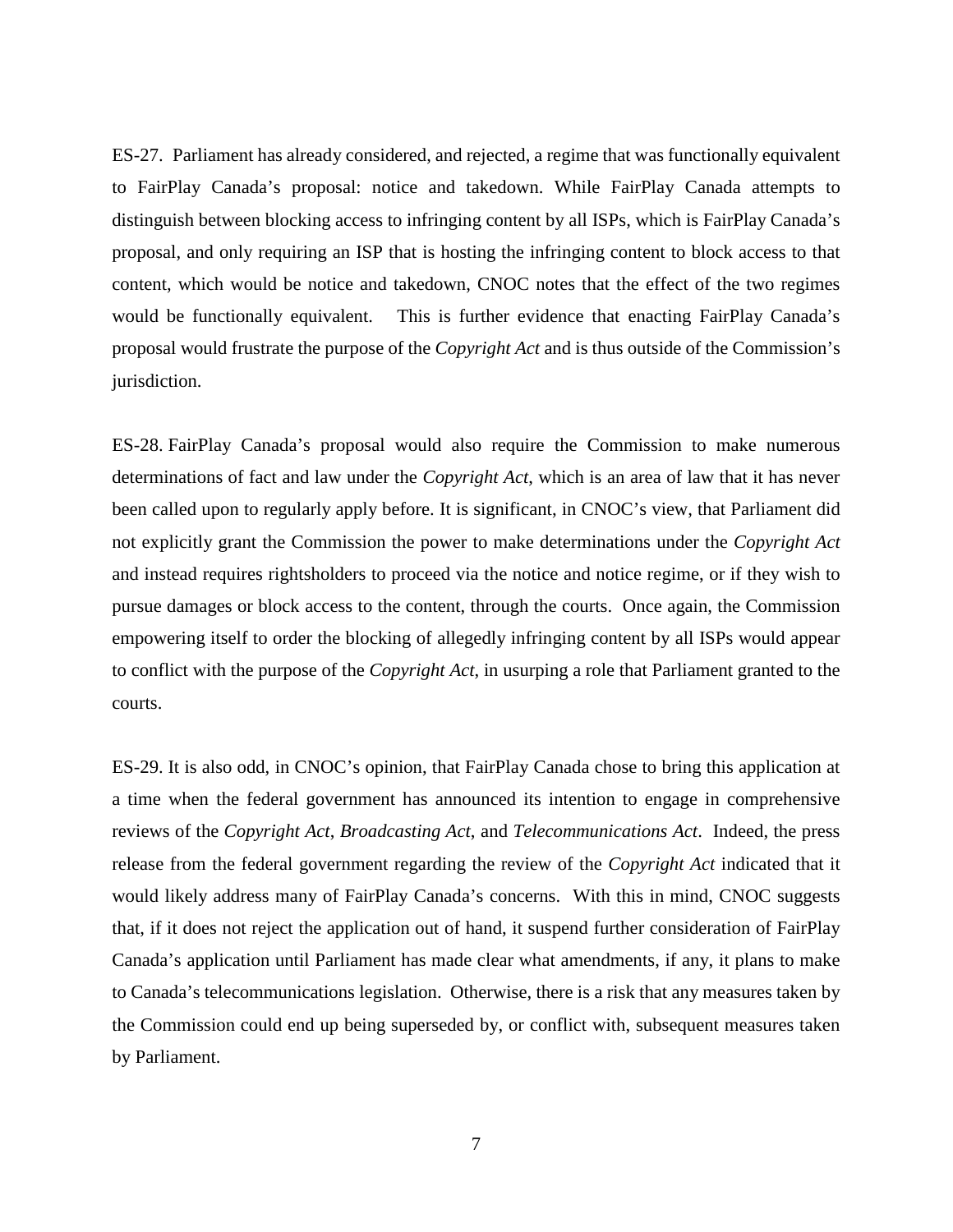ES-30. Should the Commission wish to consider the merits of FairPlay Canada's proposal further, CNOC requests that the Commission direct a reference to the Federal Court of Appeal on the question of the Commission's jurisdiction to implement FairPlay Canada's proposal.

### **FairPlay Canada's proposal does not advance the telecommunications policy objectives and is not consistent with the Policy Direction**

ES-31. Despite claims by FairPlay Canada that its proposal advances the policy objectives contained in section 7 of the *Telecommunications Act* and the Policy Direction, CNOC must disagree. A proposal cannot advance the policy objectives if it is ineffective, as is the case with the blocking of websites systematically engaged in copyright infringement. Ineffective measures that only serve to impose additional costs on ISPs and consumers cannot be said to advance any of the policy objectives. Moreover, these additional costs negatively impact the policy objectives related to efficiency, proportionality, affordability, and competition.

ES-32. The inability of FairPlay Canada's proposal to advance the policy objectives is significant as the Commission has previously ruled that it would only permit ISPs to block access to content under section 36 of the *Telecommunications Act* if it could be demonstrated that such blocking would further the policy objectives. In this case, due to a lack of efficacy, FairPlay Canada's proposal does not advance the policy objectives and therefore the Commission should not authorize the mandatory blocking of website systematically engaged in copyright infringement under section 36 of the *Telecommunications Act*.

### **There are significant liability risks for ISPs associated with mandatory website blocking**

ES-33. As discussed above, there is a considerable risk with a mandatory website blocking regime, particularly if IP address blocking is utilized, that legitimate content on the Internet will be inadvertently blocked. The inadvertent blocking of legitimate content on the Internet, which CNOC notes previously occurred when TELUS attempted to block access to a union's website and ended up blocking access to 766 other websites, represents a serious violation of net neutrality as encapsulated in section 36 of the *Telecommunications Act*. In addition, inadvertent blocking raises constitutional, through subsection 2(b) of the *Charter*, which guarantees the right to freedom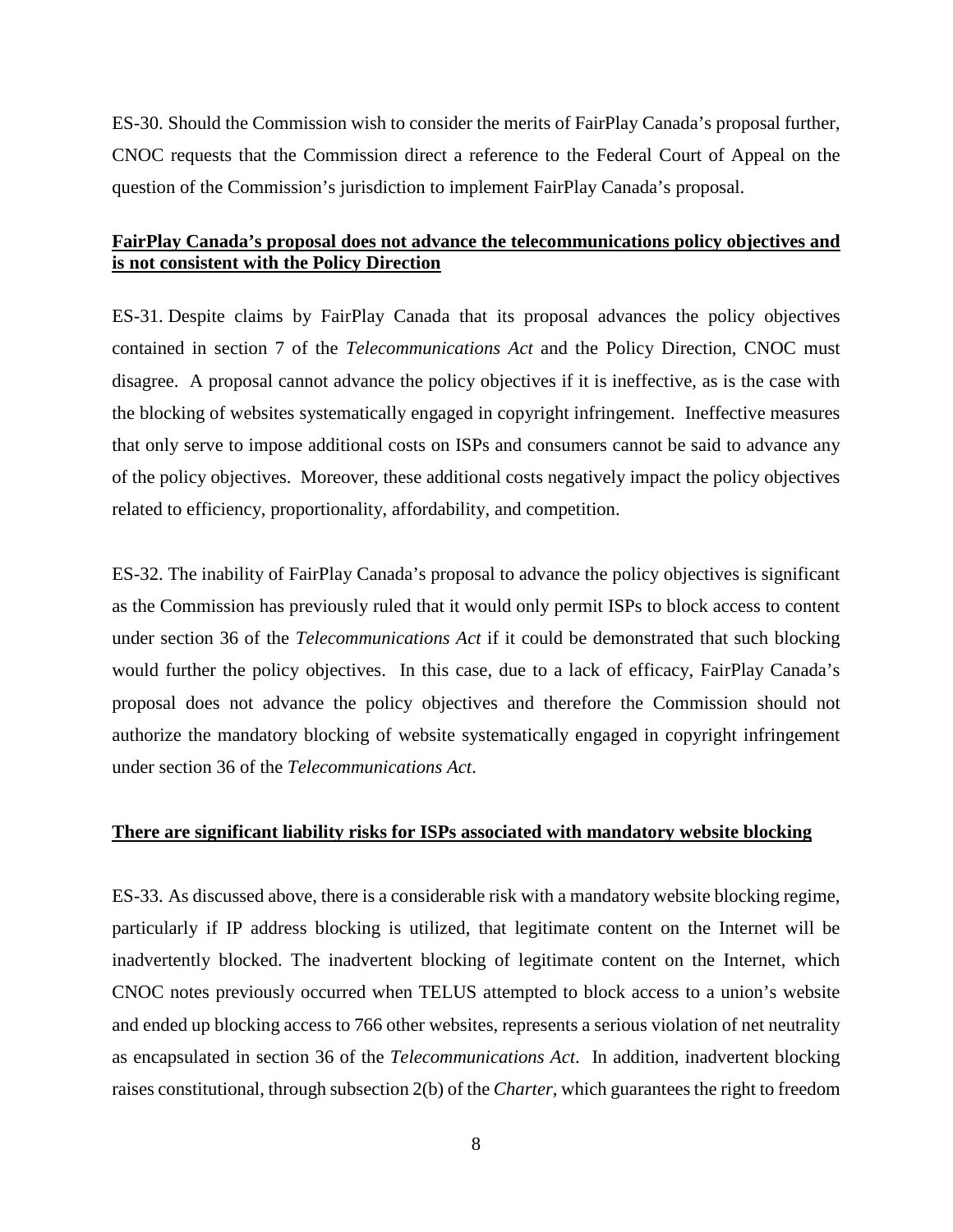of expression, and civil liability issues. Combined, the potential legal ramifications of inadvertent blocking for ISPs are a further reason why FairPlay Canada's proposal should be rejected.

#### **Conclusion**

ES-34. Overall, while CNOC remains committed to working with industry partners to combat online copyright infringement, it cannot support FairPlay Canada's proposal. Mandatory website blocking does not appear to be an effective remedy and will inevitably result in at least some costs being imposed on ISPs. More problematically, the proposal is outside of the Commission's jurisdiction to implement and is more properly brought before Parliament.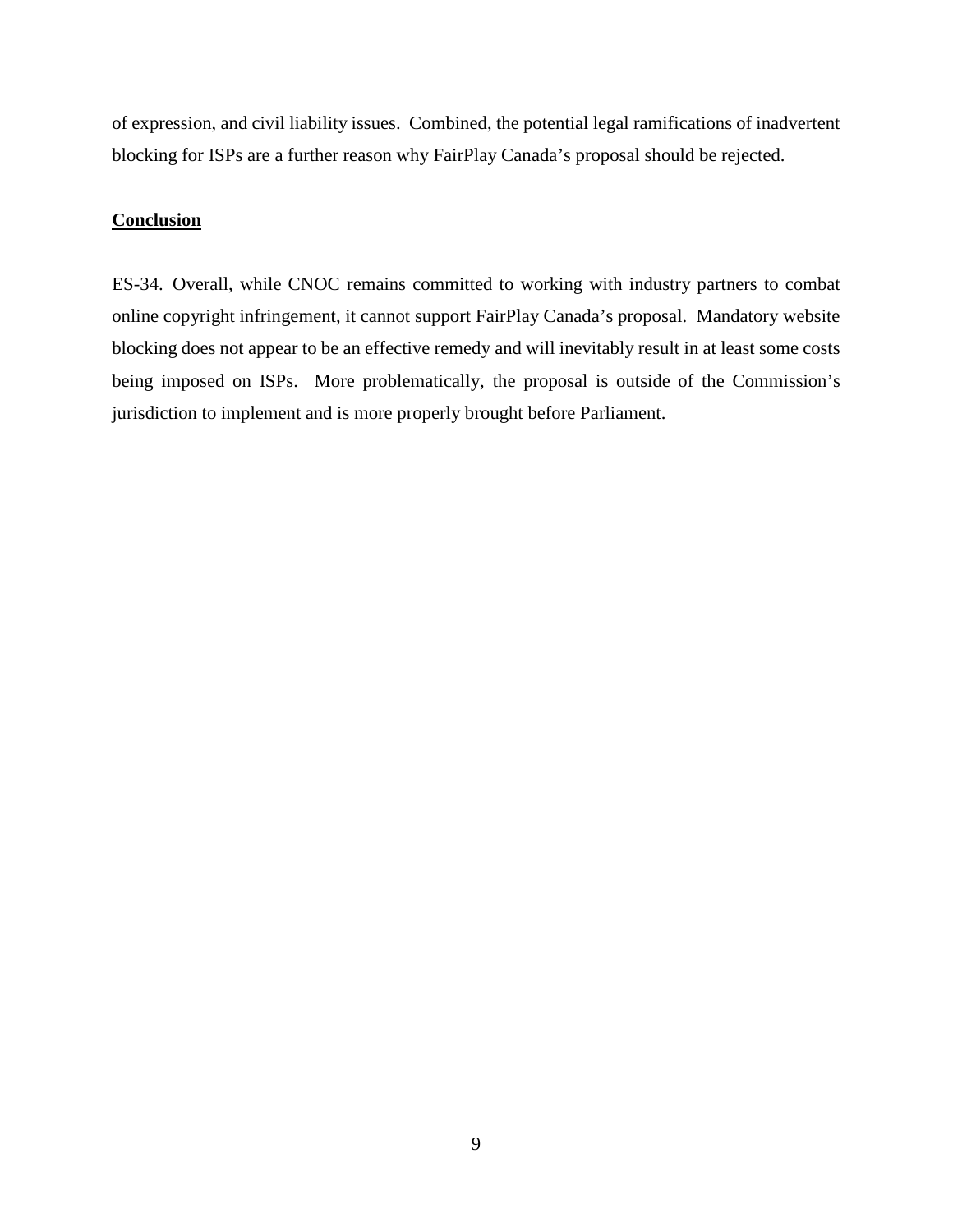#### <span id="page-11-0"></span>**1.0 INTRODUCTION**

1. Canadian Network Operators Consortium Inc. ("CNOC") is in receipt of a Part 1 Application from a coalition ("FairPlay Canada") of more than 25 content producers, Internet Service Providers ("ISPs"), broadcast distribution undertakings ("BDUs"), and other stakeholders that are affected by online copyright infringement. [1](#page-11-1) CNOC is hereby submitting its intervention in the proceeding initiated by FairPlay Canada's Part 1 Application.

2. FairPlay Canada's Part 1 Application requests that the Commission create a new Independent Piracy Review Agency ("IPRA") that would be tasked with considering applications from rightsholders and other interested parties to add websites "that are blatantly, overwhelmingly, or structurally engaged in piracy" to a list of "locations" on the Internet ("websites") that ISPs would be responsible for blocking their end-users from accessing. [2](#page-11-2) The Commission would review any determinations of the IPRA, and if it agreed with the conclusion of the IPRA that a website was "blatantly, overwhelmingly, or structurally engaged in piracy", it would order ISPs, pursuant to sections 24, 24.1, [3](#page-11-3)6, and  $70(1)(a)$  of the *Telecommunications Act*<sup>3</sup>, to commence blocking access to those websites.<sup>[4](#page-11-4)</sup> Other pertinent details of FairPlay Canada's application are discussed further below.

3. CNOC acknowledges that online copyright infringement has serious deleterious impacts on Canada's creative economy, as well as the telecommunications industry. However, after reviewing FairPlay Canada's proposal, CNOC is unable to support FairPlay Canada's proposal for two fundamental reasons.

4. Firstly, CNOC is not convinced of the efficacy of FairPlay Canada's proposal, and, in fact, believes that mandatory website blocking could be circumvented with such ease that expending any resources on it is unlikely to be productive, yet it would impose significant costs on ISPs.

<span id="page-11-1"></span> <sup>1</sup> Asian Television Network International Limited, on behalf of a Coalition (FairPlay Canada), Part 1 Application, *Application to disable on-line access to piracy sites*, 30 January 2018, CRTC File No. 8663-A182-201800467 ["FairPlay Canada Part 1 Application"]. 2 *Id.* at paras 10, 18-19

<span id="page-11-2"></span>

<span id="page-11-4"></span><span id="page-11-3"></span><sup>3</sup> SC 1993, c 38 ["*Telecommunications Act*"]. 4 *Id.* at para 21.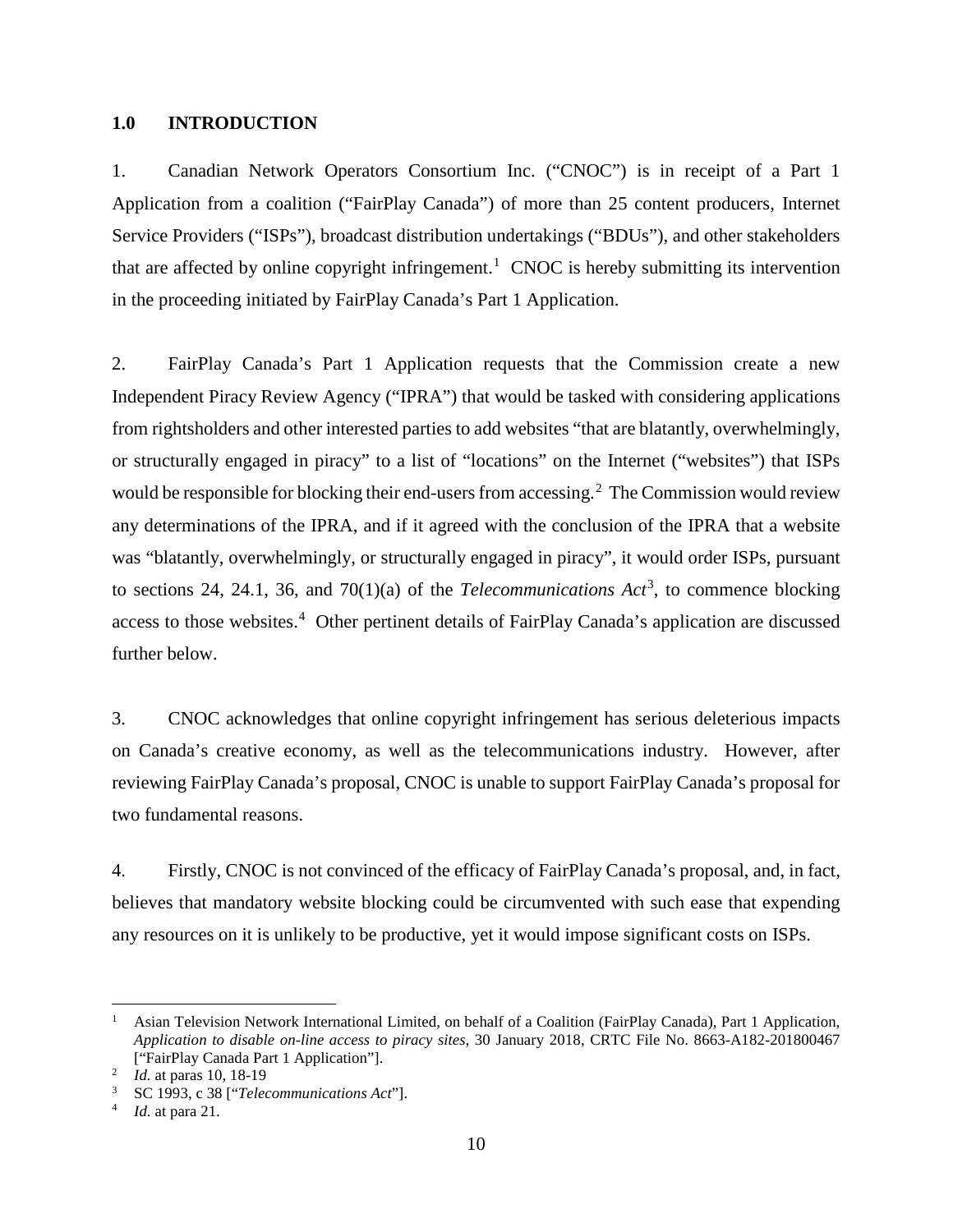5. Secondly, CNOC does not believe that the Commission has the jurisdiction to implement the scheme proposed by FairPlay Canada, which appears to conflict with provisions of the Copyright Act<sup>[5](#page-12-1)</sup>. Given this apparent conflict, to the extent that it seeks to pursue the issue of mandatory website blocking further, which CNOC encourages it not to do so due to a clear lack of efficacy, FairPlay Canada should be required to pursue its proposal in the upcoming parliamentary reviews of the *Copyright Act*, *Broadcasting Act[6](#page-12-2)* , and *Telecommunications Act*, and not through a Part 1 Application before the Commission.

## <span id="page-12-0"></span>**2.0 CNOC SUPPORTS EFFORTS TO COMBAT ONLINE COPYRIGHT INFRINGEMENT THAT ARE EFFECTIVE AND LEGALLY SOUND**

6. At the outset, CNOC emphasizes that it is fully supportive of devising practical and effective measures to combat the infringement copyrighted content via the Internet in a manner that operates fairly.

7. CNOC notes that several of its members operate BDUs that offer licensed content to paying subscribers.<sup>[7](#page-12-3)</sup> Accordingly, CNOC members can suffer a direct negative financial impact when end-users choose to rely on pirated content that is offered for free, or well below the cost of producing and distributing the content, instead of subscribing to licensed services.

8. CNOC also agrees with the coalition that online copyright infringement has a broader negative impact on Canada's entire creative economy. Online copyright infringement reduces the funds available to creators to reinvest in creating more content, reduces the funds available to BDUs to invest in broadcasting infrastructure, and reduces tax revenues available to the government. These are all negative impacts of online copyright infringement that CNOC has an interest in seeing reduced.

9. Therefore, CNOC is committed to working with industry partners to take effective and fair measures to combat online copyright infringement in Canada in a manner that accords with

<span id="page-12-1"></span>

<span id="page-12-3"></span><span id="page-12-2"></span>

<sup>5</sup> RSC 1985, c C-42 ["*Copyright Act*"]. 6 SC 1991, c 11 ["*Broadcasting Act*"]. 7 See, for example, Altima Telecom at https://altimatel.com/shop/tv, Distributel at https://www.distributel.ca/shop/tv/, and CIK Telecom at https://www.ciktel.com/DigitalTV/LocalTVPlans.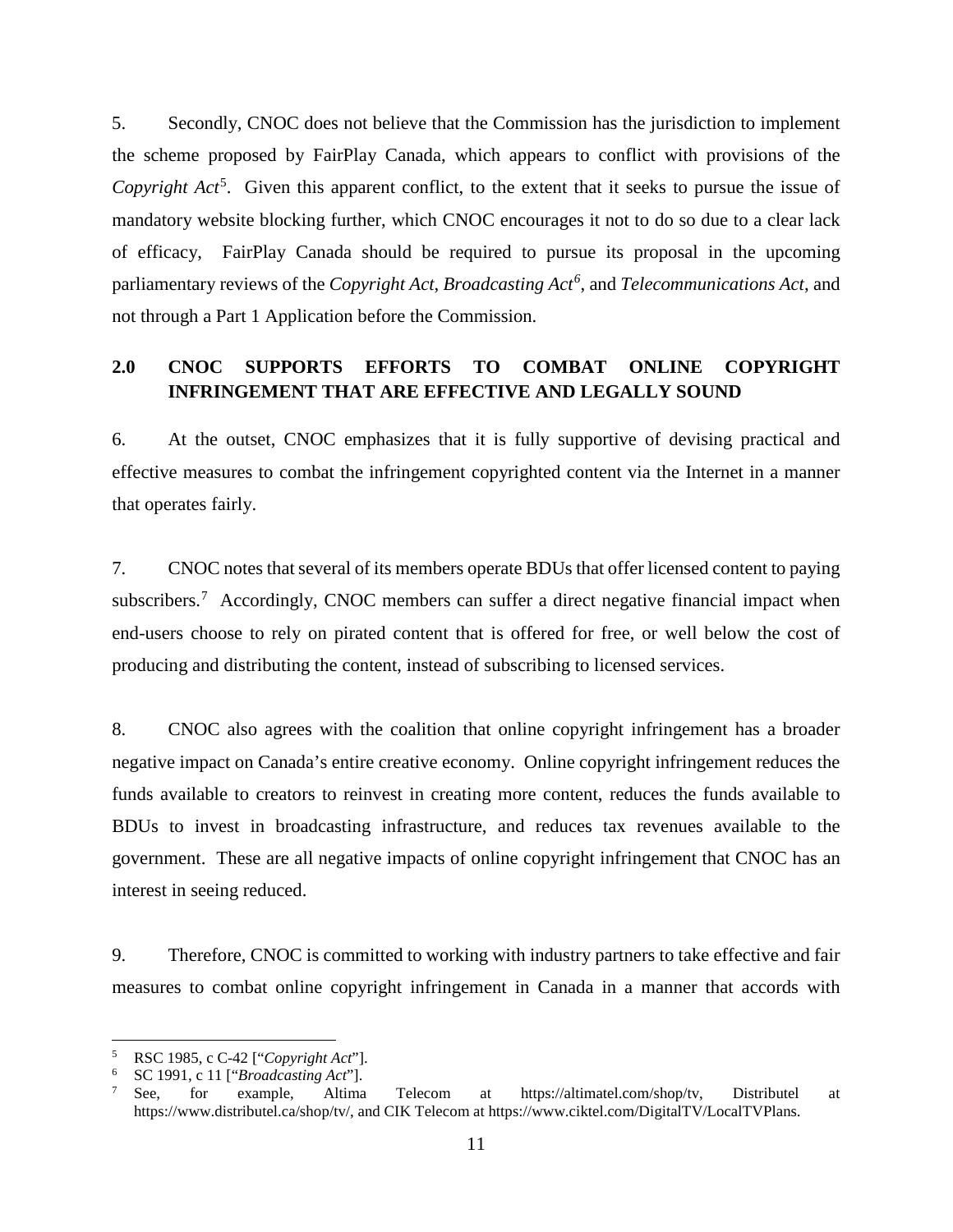Canadian law and values. However, mandatory website blocking is problematic, both in terms of effectiveness and legality, and CNOC cannot support such a regime.

### <span id="page-13-0"></span>**3.0 WEBSITE BLOCKING IS INEFFECTIVE AND COSTLY**

10. The mandatory website blocking regime proposed by FairPlay Canada's application would be both costly and ineffective, given the current methods of blocking available in the market today, which consist of blocking IP addresses, DNS blocking, and blocking that makes use of deep packet inspection ("DPI") technology. Aside from issues with effectiveness that are unique to each method, all of these methods can be easily circumvented by end-users through the use of a virtual private network ("VPN"), as explained further below.

#### <span id="page-13-1"></span>**3.1 IP address blocking**

11. The first method of blocking websites systematically engaged in copyright infringement, blocking IP addresses, should be rejected out of hand due to ineffectiveness and the high risk of inadvertently blocking legitimate content (even in the absence of recourse to a VPN). In 2018, it is a trivial matter for the owners of a website hosting pirated content to switch its IP address. This can be accomplished in a matter of minutes. Clearly, if copyright infringing websites can jump from one IP address to another with ease, there is little point in investing the time and effort to engage in IP address blocking. If such a mechanism was implemented, the IPRA, and by extension the Commission, would be deluged with a constant stream of applications to block each new IP address hosting a copyright infringing website.

12. Blocking IP addresses as a method of blocking copyright infringing websites must also be rejected as it will inevitably result in the blocking of large amounts of legitimate content on the Internet, which is an problem that could have significant legal ramifications for ISPs and that CNOC explores in greater detail further below. In the modern Internet, in which IPV4 address exhaustion is a serious issue, it is very common for many websites to be linked to a single IP address. Therefore, if an ISP were directed to block a particular IP address, it would also risk blocking access to many legitimate websites associated with that IP address that do not host any copyright infringing content.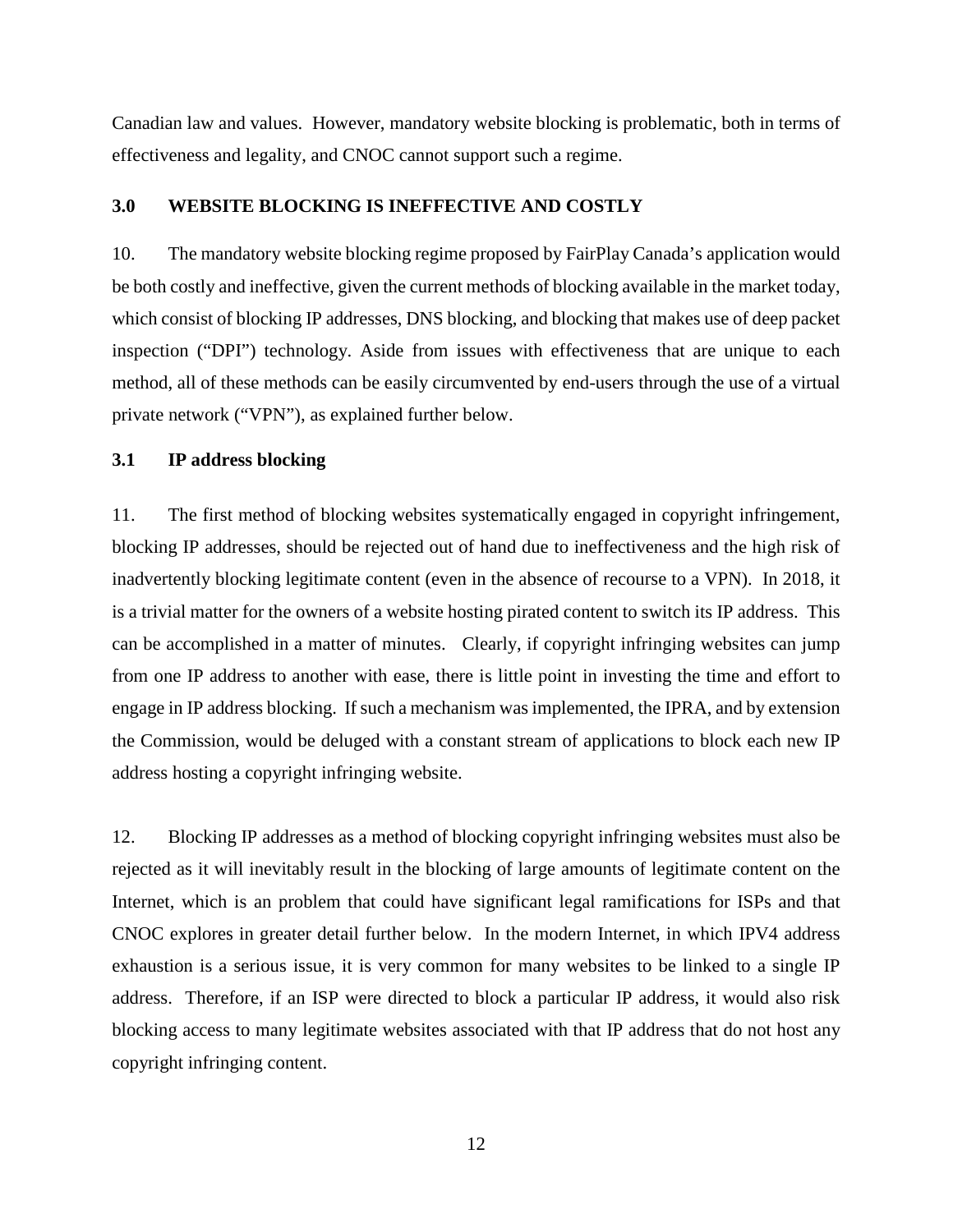13. The inadvertent blocking of legitimate websites can also occur as IP addresses are routinely, and quickly, recycled by hosting services. For example, if an IP address, ("IP Address #1") used by a copyright infringing website was blocked, that copyright infringing website may quickly transition to another IP address, ("IP Address #2), which is an extremely easy thing to do. In this situation, the hosting service controlling IP Address #1 would, likely in a matter of days, make IP Address #1 available to other customers. The new customers using IP Address #1 may very well be legitimate websites, and if IP Address #1 was ordered to be blocked, the legitimate content of those new customers would then be blocked by all ISPs in Canada while the copyright infringing website carried on its activities safely from IP Address #2. Given the necessary amount of time and process before a decision to block an IP address could be taken, this is a real concern.

14. As for the costs of blocking IP addresses, CNOC's members have advised that while there may be certain capital costs associated with this method, the most significant costs would be the ongoing operational costs resulting from having to commit from one hour to multiple hours of employee time per blocking request, depending on the size and complexity of the ISP's systems and the level of automation. In addition, if ISPs inadvertently blocked legitimate websites there is a risk that ISPs could be sued by the owners of those websites. Even if an ISP was ultimately found not to be liable, there would be significant costs involved with defending any actions. Overall, given the ineffectiveness of IP address blocking and the seemingly unavoidable risk that some legitimate content would be blocked using this method, it is not justifiable to expend any resources on pursuing this method.

#### <span id="page-14-0"></span>**3.2 DNS blocking**

15. The second method, DNS blocking, in which a domain name is blocked, must also be rejected due to ineffectiveness, although this method is certainly more effective than IP address blocking (once again, in the absence of recourse to a VPN which would render such blocking ineffective).

16. The problem with DNS blocking is that it is extremely easy for an end-user to circumvent. An end-user would just need to choose to use a third-party DNS service, such as Google DNS, instead of the ISP's own DNS service, to circumvent DNS blocking. In fact, an end-user could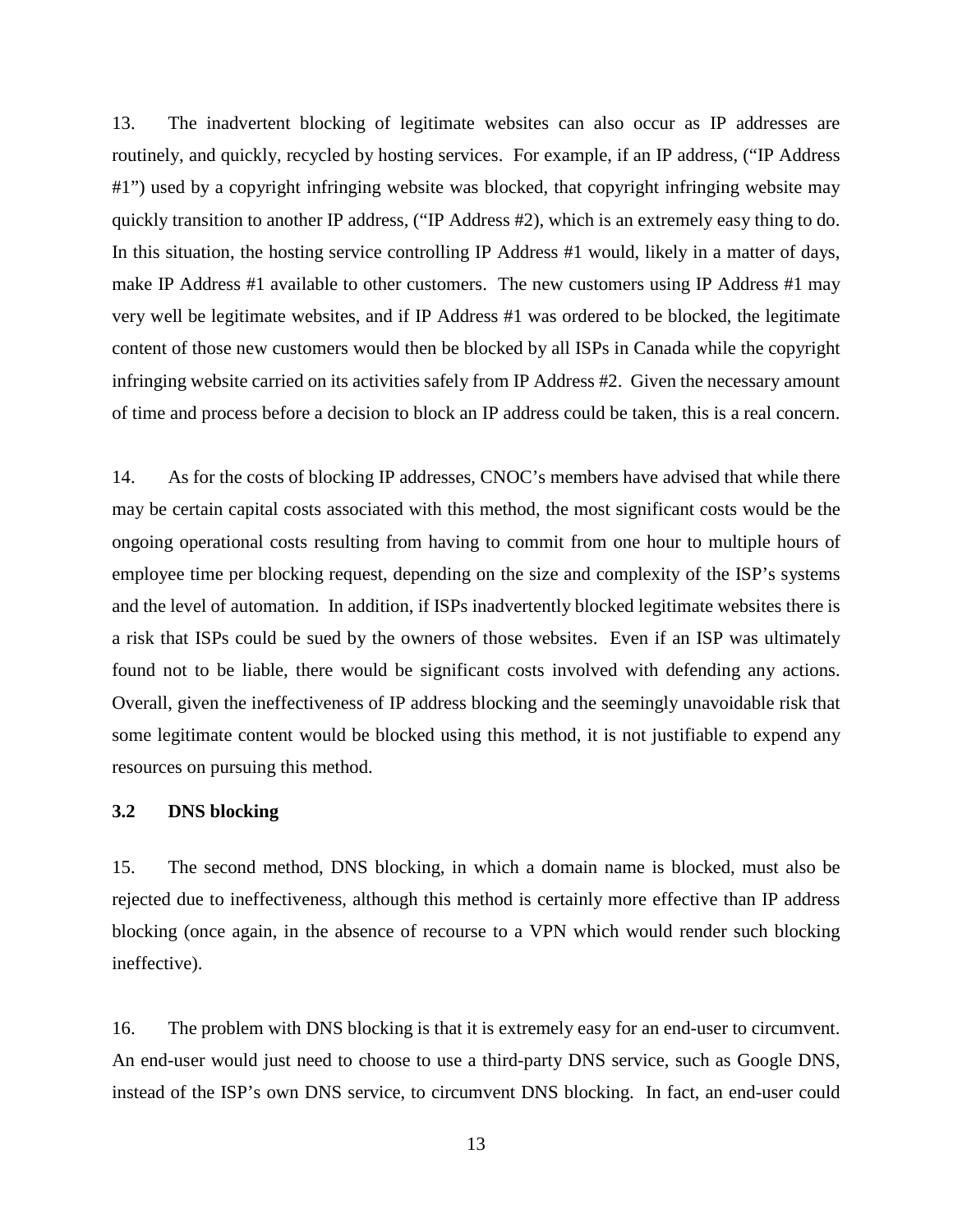set-up its computer to use Google's DNS in a few minutes, for no charge, as set-out in this guide from Google: https://developers.google.com/speed/public-dns/docs/using. Of course, an end-user could also use a VPN to circumvent DNS blocking, as explained further below.

17. In addition, with the introduction of Domain Name System Security Extensions ("DNSSEC"), which is a security standard relying upon cryptography that is increasingly being deployed through the Internet, relying upon DNS blocking becomes more complicated if a copyright infringing website is using a domain name that is secured by DNSSEC. The problem here is that if a copyright infringing website is using a sub-domain, but the actual domain is shared by other legitimate websites, it would be extremely difficult if not impossible for an ISP to only block access to the sub-domain as opposed to the entire domain. For example, if a copyright infringing website was located at copyrightinfringement.legitwebsite.ca, there would be no way to block just copyrightinfringement.legitwebsite.ca without blocking any other, potentially legitimate websites, using the legitwebsite.ca domain. This problem will grow as DNSSEC is progressively deployed throughout the Internet.

18. As with the blocking of IP addresses, CNOC's members have advised that there may be certain capital costs associated with this method, depending on the hardware that the ISP already has installed. However, the most significant costs would be the ongoing operational costs resulting from having to commit from one hour to many hours of employee time per blocking request, depending on the size and complexity of the ISP's systems and the level of automation. However, given the ineffectiveness of DNS blocking, and the issues with the spread of DNSSEC described above, it is also not justifiable to expend any resources on pursuing this method.

#### <span id="page-15-0"></span>**3.3 Deep packet inspection technology**

19. The last method of blocking available in the market today involves the use of DPI technology to determine the actual names of the websites that an end-user is trying to access, such as "Pirate Bay" and to block access to those names. The use of DPI technology is the most effective method of engaging in blocking, however, it can still be easily circumvented using VPNs, which CNOC addresses in greater detail below. However, regardless of its effectiveness, DPI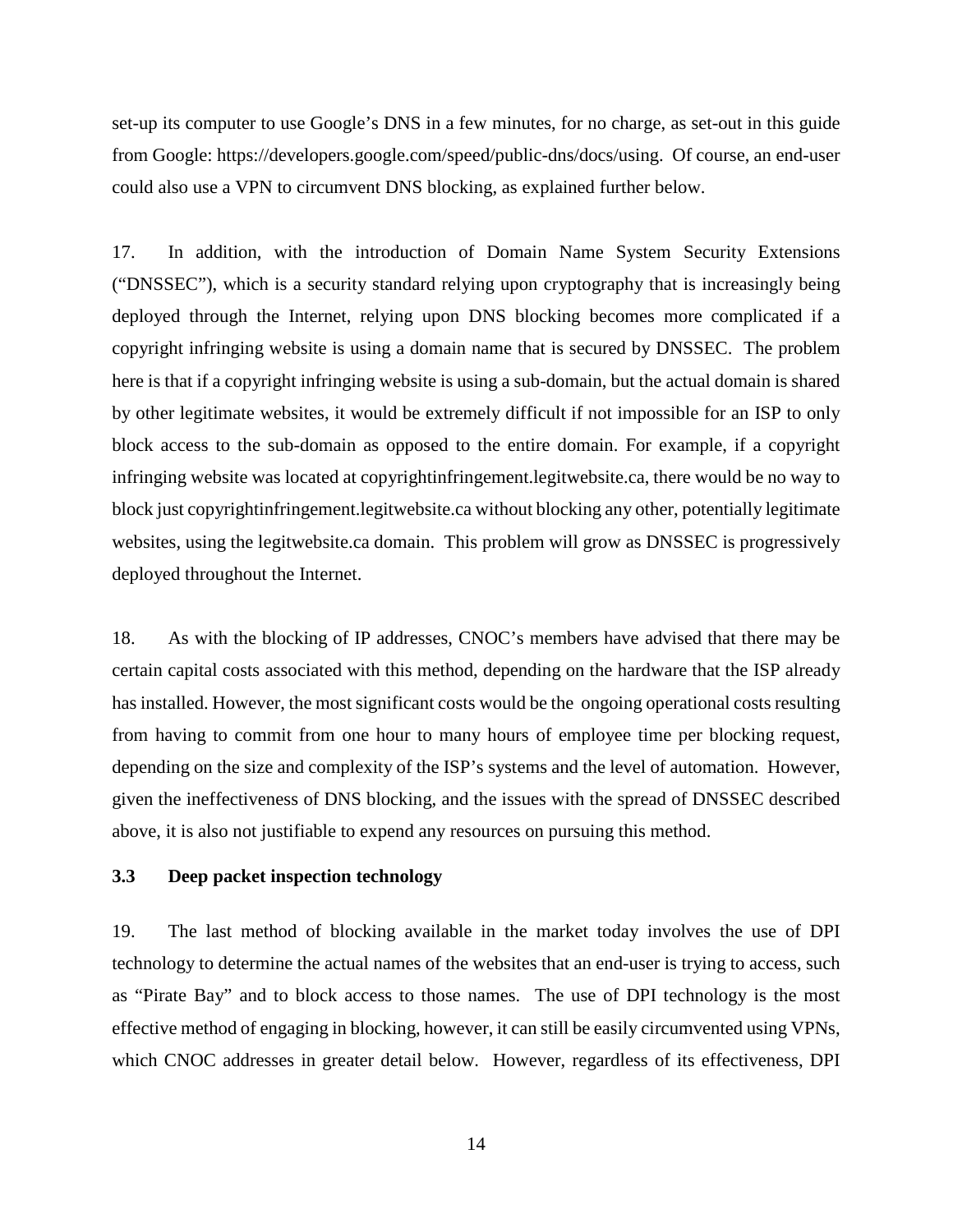technology must be rejected as a method of blocking due to the prohibitive costs involved, which smaller ISPs would simply be unable to bear.

20. CNOC's members have advised that DPI technology is extremely costly as it involves examining every packet of data that is travelling through a network. Even for a very small ISP, installing the most basic DPI technology would involve initial capital costs of upwards of \$100,000.00. This cost would increase as the size of the ISP's network increases. In addition, there would be ongoing operational and maintenance costs associated with the DPI technology. Many competitive ISPs simply are unable to bear the costs associated with DPI technology and do not have the resources to deploy this method of blocking websites systematically engaged in copyright infringement.

21. CNOC has previously warned, during debates about installing DPI equipment in order to facilitate government surveillance, that a requirement for competitive ISPs to install and operate DPI equipment could drive many of them out of business.<sup>[8](#page-16-0)</sup> Indeed, CNOC notes that during the debate surrounding lawful access, even the vice-president of regulatory law at BCE Inc., one of Canada's largest companies, stated that "We have big concerns about the capital requirements", associated with the government's proposed lawful access bill, which likely would have required the installation of DPI technology.<sup>[9](#page-16-1)</sup> Obviously, driving competitive ISPs out of business would not be conducive to competition, and would thus undermine both the policy objectives contained within section 7 of the *Telecommunications Act* and the Policy Direction related to fostering greater competition in Canada's telecommunications market.[10](#page-16-2)

22. Overall, CNOC cannot emphasize strongly enough that there must be absolutely no requirement imposed on ISPs to make use of DPI technology to engage in the blocking of websites systematically engaged in copyright infringement as many ISPs are unable to bear the cost of this technology, which can be circumvented by VPNs in any event, as explained further below.

<span id="page-16-0"></span> <sup>8</sup> Howard Solomon, "Surveillance law could close small ISPs: Lawyer", *IT World Canada*, 16 November 2011, https://www.itworldcanada.com/article/surveillance-law-could-close-small-isps-lawyer/45062.

<span id="page-16-2"></span><span id="page-16-1"></span> $\frac{9}{10}$  *Ibid.* 

<sup>10</sup> *Telecommunications Act*, *supra* note 2, at s 7(c); *Order Issuing a Direction to the CRTC on Implementing the Canadian Telecommunications Policy Objectives*, SOR/2006-355, at s 1(a)(ii), 1(b)(ii)-(iii) ["Policy Direction"].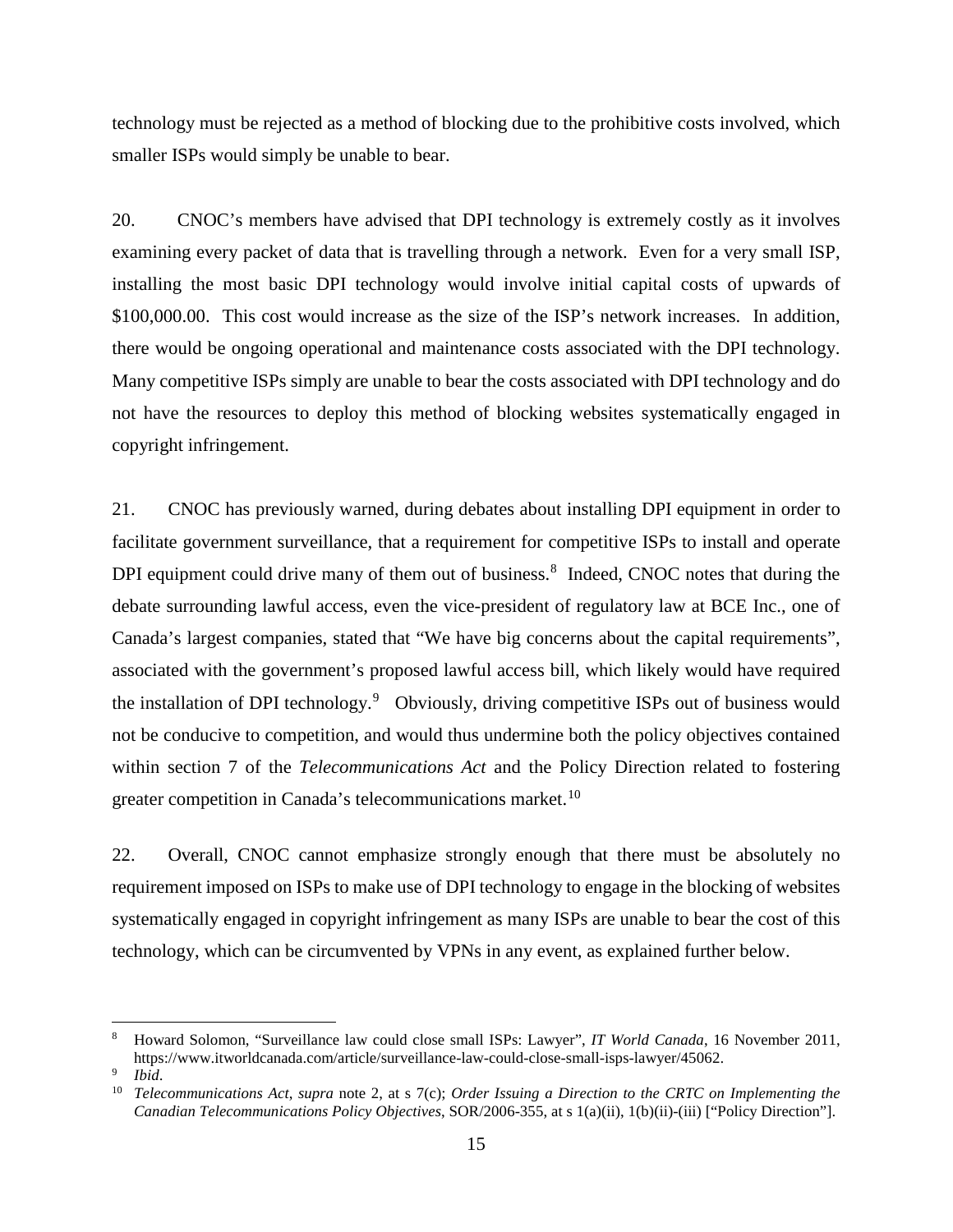#### <span id="page-17-0"></span>**3.4 VPNs**

23. Significantly, all the methods described above can be easily circumvented by end-users using VPNs. VPNs, which are readily available for a few dollars a month and can be installed in minutes $11$ , encrypt an end-user's data and can allow the end-user to connect to blocked websites from servers located outside Canada, thus circumventing any sort of blocking imposed by Canadian ISPs. In other words, a VPN creates a sort of protected tunnel around an end-user's traffic that makes it mostly impervious to observation and that tunnel can be directed from the enduser's device to a server outside of Canada, for example, and then to a blocked website. An ISP would be unable to block traffic protected by a VPN as it would not be able to determine the ultimate destination of the traffic, or its content.<sup>[12](#page-17-3)</sup>

24. To be clear, the debate at hand is not, and should not be, about the appropriateness of using a VPN. VPNs are used by many businesses to allow their employees to securely connect to their servers from locations away from the business' offices. VPNs are also an excellent personal security tool for individuals that allow them to protect their connection from hackers and other cyber criminals, which is particularly important when using public Wi-Fi, for example.

25. However, in the context of the relief sought by FairPlay Canada, the ready availability of VPNs and their ease of use simply makes all the current methods of website blocking described above largely ineffective, and thus, not worth expending limited resources on implementing.

#### <span id="page-17-1"></span>**3.5 FairPlay Canada's evidence on the effectiveness of website blocking is inconclusive**

26. To bolster its request for the Commission to implement a mandatory website blocking regime, FairPlay Canada has filed select evidence from international jurisdictions that it claims demonstrates the effectiveness of website blocking as a tool to combat copyright infringement online. As noted above, CNOC is supportive of effective and fair measures that combat copyright infringement online in Canada in a manner that accords with Canadian law and values. However, CNOC disagrees that the evidence cited by FairPlay Canada on the effectiveness of its proposal,

<span id="page-17-2"></span> <sup>11</sup> Max Eddy, "The Best VPN Services of 2018", *PC Mag*, 26 March 2018,

<span id="page-17-3"></span>https://www.pcmag.com/article2/0,2817,2403388,00.asp.<br><sup>12</sup> Jonas DeMuro, "How does a VPN work?", *TechRadar*, 15 July 2017, https://www.techradar.com/news/how-doesa-vpn-work.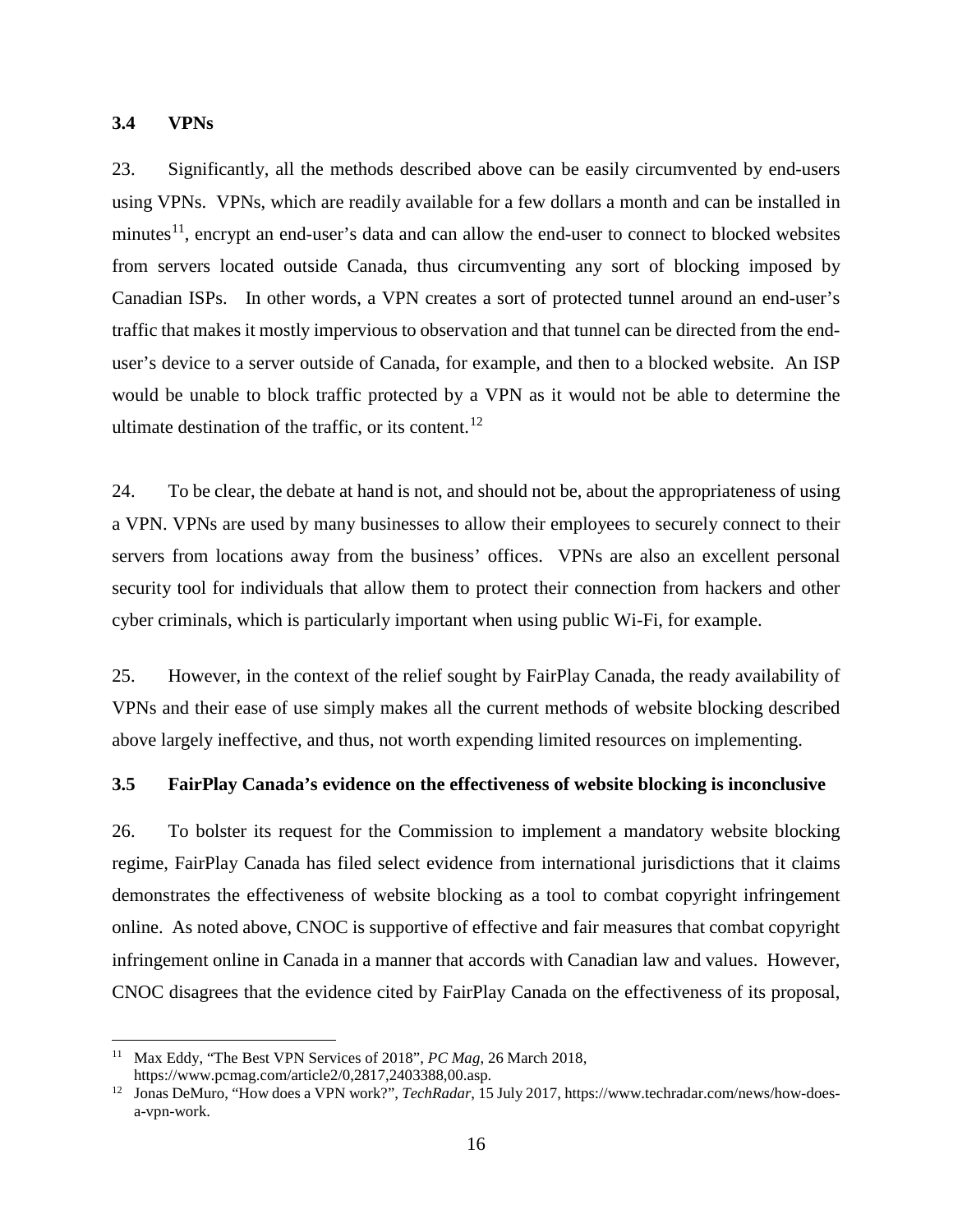which CNOC notes consists of three short paragraphs in the application, is sufficient to support mandatory website blocking.<sup>[13](#page-18-0)</sup>

27. There are three points that FairPlay Canada attempts to make with its international evidence on the effectiveness of mandatory website blocking. Firstly, FairPlay Canada claims that traffic to websites that are blocked declines significantly after the blocking occurs.<sup>[14](#page-18-1)</sup> Secondly, FairPlay Canada claims that overall use of websites systematically engaged in copyright infringement declines within a country following the blocking of major websites systematically engaged in copyright infringement.<sup>[15](#page-18-2)</sup> Thirdly, FairPlay Canada claims that visits to legal websites offering licensed content increases following website blocking.[16](#page-18-3) CNOC will discuss each of these claims in turn.

28. Regarding the claim that, following blocking by ISPs in a given country, traffic from that country to the specific websites that are blocked decreases is uncontroversial in CNOC's opinion. Obviously, if Website "A" is blocked, through DNS blocking for example, end-users will, at least initially, be unable to access that site, and Website "A" will see a decrease in traffic.

29. Although, CNOC notes that it does not believe the studies cited by FairPlay Canada fully account for the possibility that end-users may still access these blocked sites through VPNs, nor could those studies stand for this proposition, since by definition, VPNs can encrypt an end-user's data and make it appear as if the end-user is accessing the website from a different jurisdiction. Indeed, one study cited by FairPlay Canada, focused exclusively on the efficacy of blocking in Portugal, admitted that it did not consider the impact of end-users using "general purpose VPN or proxy services which offer access to any site" to access blocked websites.<sup>[17](#page-18-4)</sup> This is a serious flaw in the study in CNOC's opinion.

<span id="page-18-0"></span> <sup>13</sup> FairPlay Canada Application, *supra* note 1, at paras 68-70

<span id="page-18-1"></span><sup>14</sup> *Id*. at para 68. 15 *Ibid*.

<span id="page-18-2"></span>

<span id="page-18-4"></span><span id="page-18-3"></span><sup>16</sup> *Ibid*.

<sup>17</sup> INCOPRO, *Site blocking efficacy in Portugal September 2015 to October 2016*, May 2017, at pg 27.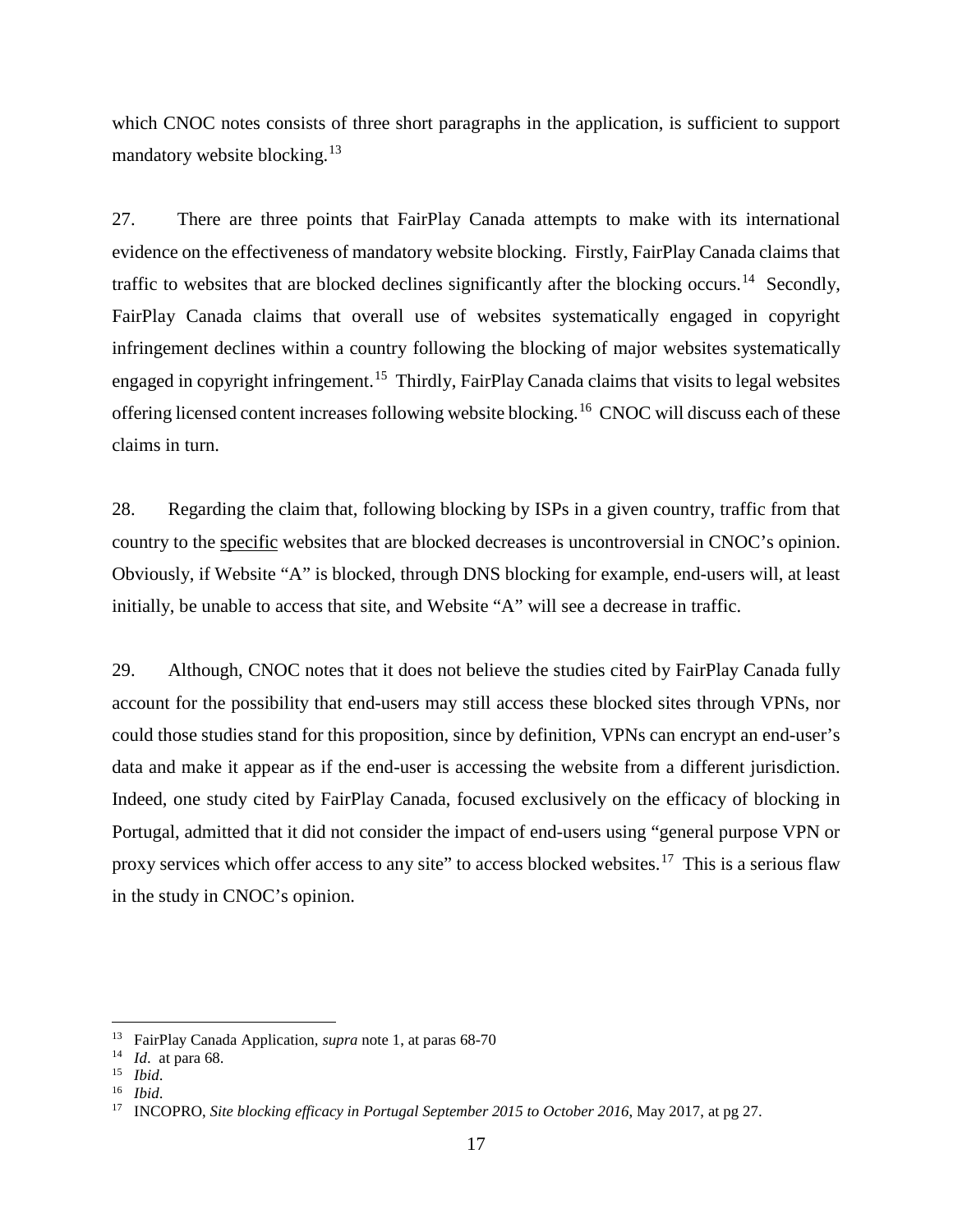30. In addition, another study cited by FairPlay Canada, which examined the impact of mandatory website blocking in the United Kingdom, argued that there was a 22% reduction in the total amount of copyright infringement online after access to fifty-three major websites systematically engaged in copyright infringement in the United Kingdom was blocked, as well as a corresponding 6-10% increase in visits to websites hosting legal content.<sup>[18](#page-19-0)</sup> The study claimed to record only moderate increase in VPN usage after mandatory website blocking was introduced, specifically, "for every 10 additional visits to blocked sites before the blocks, a consumer increased their visits to VPN sites after the blocks by an additional 30%."[19](#page-19-1) However, the study does not clearly articulate how it was able to measure end-users' VPN usage. The sample size is also so low - a few thousand users of copyright infringing content out of the entire population of the United Kingdom of over sixty-five million - that it seriously calls into question the statistical validity of the study's conclusions. [20](#page-19-2)

31. However, leaving the issue of VPNs aside, the more problematic aspect of FairPlay Canada's arguments in favour of mandatory website blocking is its claims that mandatory website blocking, where it has been introduced, has led to declines in the usage of end-users of websites systematically engaged in copyright infringement generally, regardless of whether they are blocked or not, as well as a corresponding increase in the usage of legitimate websites for accessing content, such as Netflix. $2<sup>1</sup>$ 

32. While the studies cited by FairPlay Canada do show a correlation between the introduction of mandatory website blocking and moderate decreases in visits to websites systematically engaged in copyright infringement more generally, and moderate increases in visits to legitimate websites for accessing content, the studies do not demonstrate causation. Indeed, a critical flaw of these studies is that there are no surveys of actual end-users in which end-users articulate that they

<span id="page-19-0"></span><sup>&</sup>lt;sup>18</sup> Brett Danaher et al, *Website Blocking Revisited: The Effect of the UK November 2014 Blocks on Consumer Behavior*, April 2016, at pg 2.<br><sup>19</sup> *Id.* at pg 14.

<span id="page-19-1"></span>

<span id="page-19-2"></span><sup>&</sup>lt;sup>20</sup> The study examined the behaviours of a panel of 58,809 UK Internet users from August 2014 to February 2015, but of that number, fully 53,273 were found to already not be accessing the blocked sites. Indeed, only 2,998 endusers were found to engage with the blocked sites more than three times in the three months leading up to the introduction of the blocks, and only 426 were considered extremely heavy users of the blocked sites. *Id.* at pgs 9- 10. 21 FairPlay Canada Application, *supra* note 1, at para 68.

<span id="page-19-3"></span>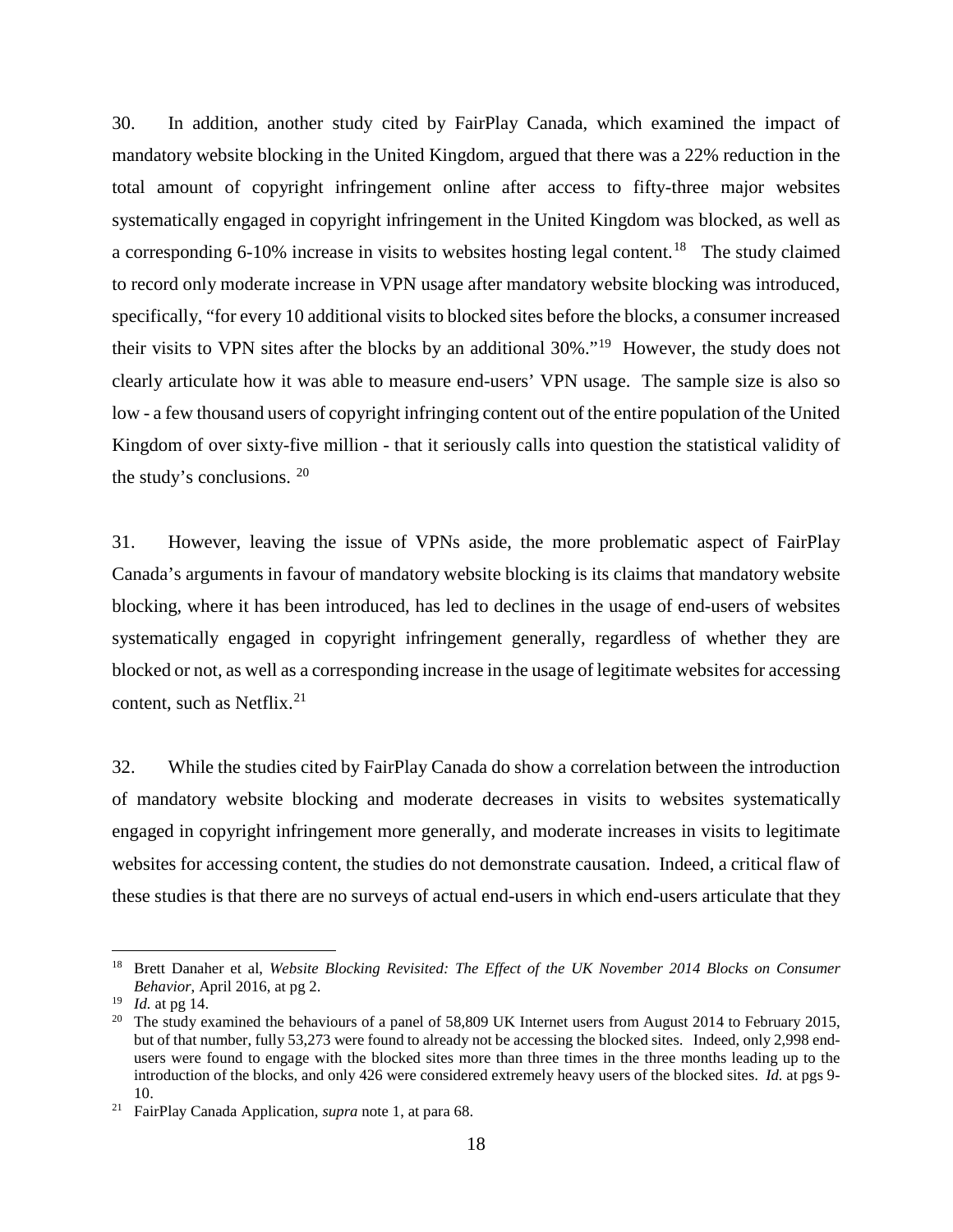did in fact choose to stop accessing websites systematically engaged online copyright infringement, and instead spent more time accessing legitimate content, because of website blocking.

33. The correlation versus causation issue becomes even clearer when looking at Canada, where rates of copyright infringement online have declined significantly in the last few years, particularly since the notice and notice regime was introduced, $22$  without the use of mandatory website blocking.<sup>[23](#page-20-1)</sup> As Professor Michael Geist highlights in his analysis of the MUSO Piracy Report on which FairPlay Canada relies, the rate of copyright infringement in Canada declined by 5.4% in 2016, without mandatory website blocking.<sup>24</sup> In addition, Professor Geist notes that after Australia introduced mandatory website blocking, usage of the top 250 websites systematically engaged in copyright infringement in Australia actually declined at a slower rate than the global average.[25](#page-20-3) 

34. The natural decline in the rate of copyright infringement online in Canada suggests that the declines noted by FairPlay Canada in South Korea, the United Kingdom, and Portugal after the introduction of mandatory website blocking may not have been entirely due to website blocking, but also due to other market forces. Indeed, CNOC would posit that the increasing availability of massive libraries of content through subscription services such as Netflix, Crave, Amazon Prime, and Apple Music are an equally likely explanation for the decline in rates of copyright infringement online, and corresponding increases in traffic to legitimate sites, that appear to have occurred in South Korea, the United Kingdom, and Portugal from 2015 onwards.

35. Finally, CNOC notes that Professor Geist has compiled a list of academic studies, studies by regulators, and court rulings, that demonstrate that website blocking has been ineffectual in

<span id="page-20-0"></span><sup>&</sup>lt;sup>22</sup> CNOC does have significant issues with how that regime has been operationalized, which are outside the scope of this proceeding.

<span id="page-20-1"></span><sup>23</sup> Michael Geist, "*The Case Against the Bell Coalition's Website Blocking Plan, Part 2: Weak Evidence on the State of Canadian Piracy*", *Michael Geist*, 13 February 2018, http://www.michaelgeist.ca/2018/02/case-bell-coalitionswebsite-blocking-plan-part-2-weak-evidence-state-canadian-piracy/

<span id="page-20-2"></span><sup>24</sup> *Ibid*.

<span id="page-20-3"></span><sup>25</sup> Michael Geist, "*The Case Against the Bell Coalition's Website Blocking Plan, Part 2: Weak Evidence on the State of Canadian Piracy*", *Michael Geist*, 22 February 2018, http://www.michaelgeist.ca/2018/02/case-bell-coalitionswebsite-blocking-plan-part-8-ineffectiveness-website-blocking/.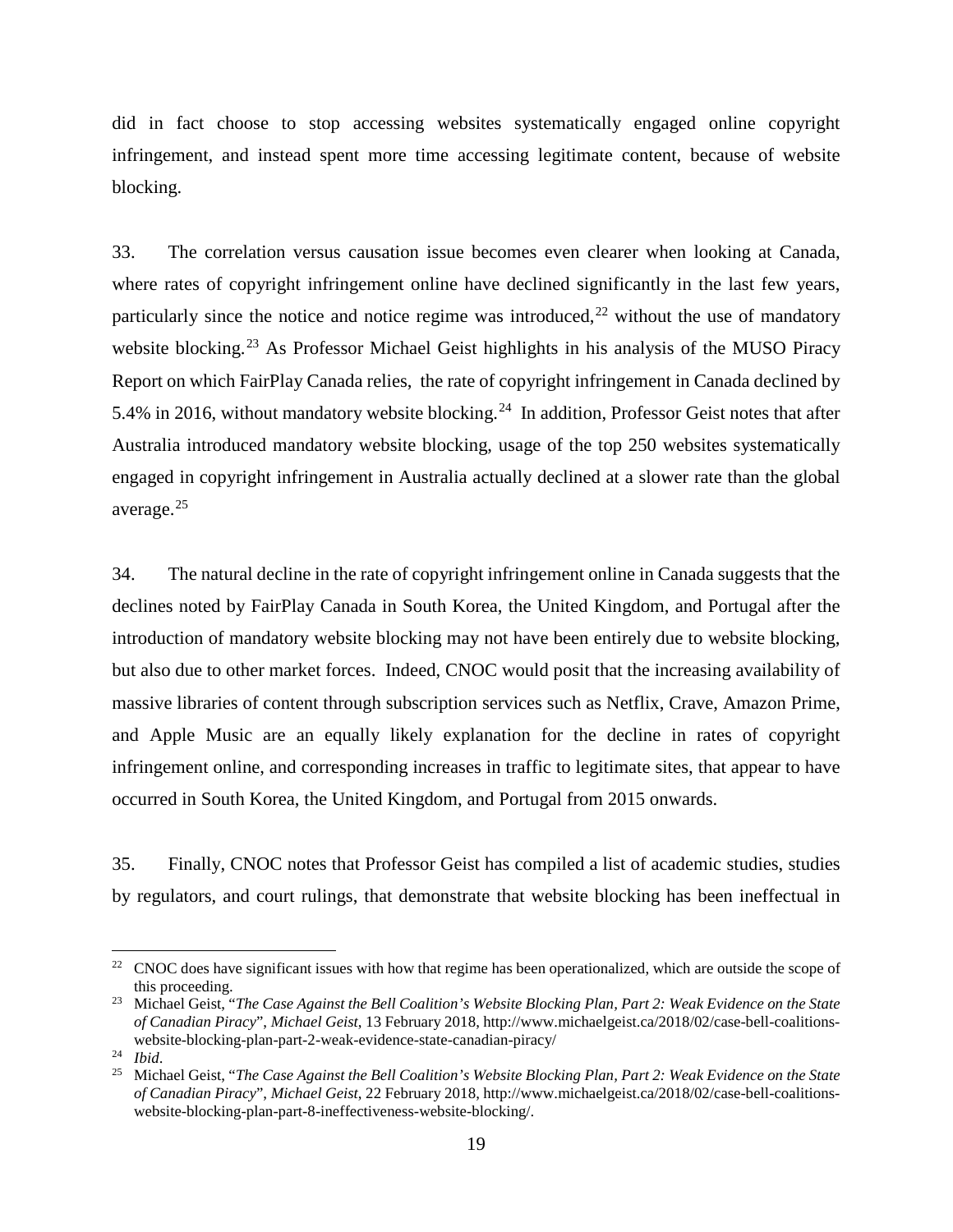reducing rates of copyright infringement online in Europe and Australia, thus showing that the evidence on efficacy is inconclusive, at best, and that opinion remains divided.<sup>[26](#page-21-1)</sup> The existence of many competing studies that show that website blocking is ineffectual is a further indication that FairPlay Canada's evidence in favour of mandatory website blocking is insufficient.

36. Overall, there is simply insufficient evidence of causation between mandatory website blocking and declines in overall levels of copyright infringement online. CNOC urges the Commission not to introduce mandatory website blocking of websites systematically engaged in copyright infringement, which would be a major change in policy with the potential for ISPs to incur significant costs, based on the three short paragraphs in the FairPlay Canada application providing evidence from a handful of international jurisdictions purporting to demonstrate that mandatory website blocking is an effective tool against copyright infringement online. Far more research and evidence are needed before granting such an intrusive remedy, and, as CNOC explains in greater detail below, this evidence should be provided to, and thoroughly tested, before Parliament, not via the Part 1 application process where interested parties are only afforded one chance to make interventions and introduce their own evidence on the record.

## <span id="page-21-0"></span>**3.6 Conclusions on the efficacy and costs of mandatory website blocking**

37. Overall, the case for expending any resources on mandatory website blocking, at this point in time is extremely weak since: (1) an end-user with only moderate technical abilities can easily circumvent mandatory website blocking through the use of alternate DNS services or VPNs; and (2) the operator of a website systematically engaged in copyright infringement can circumvent mandatory website blocking by moving the website and/or its content to a different location on the Internet.

38. Mandatory website blocking is not supported by the inconclusive evidence relied upon by FairPlay Canada to justify mandatory website blocking, which fails: (1) to show causation between mandatory website blocking and declines in rates of copyright infringement online; or (2) account for what appears to be a declining rate of copyright infringement online in Canada absent any form of mandatory website blocking.

<span id="page-21-1"></span> <sup>26</sup> *Ibid*.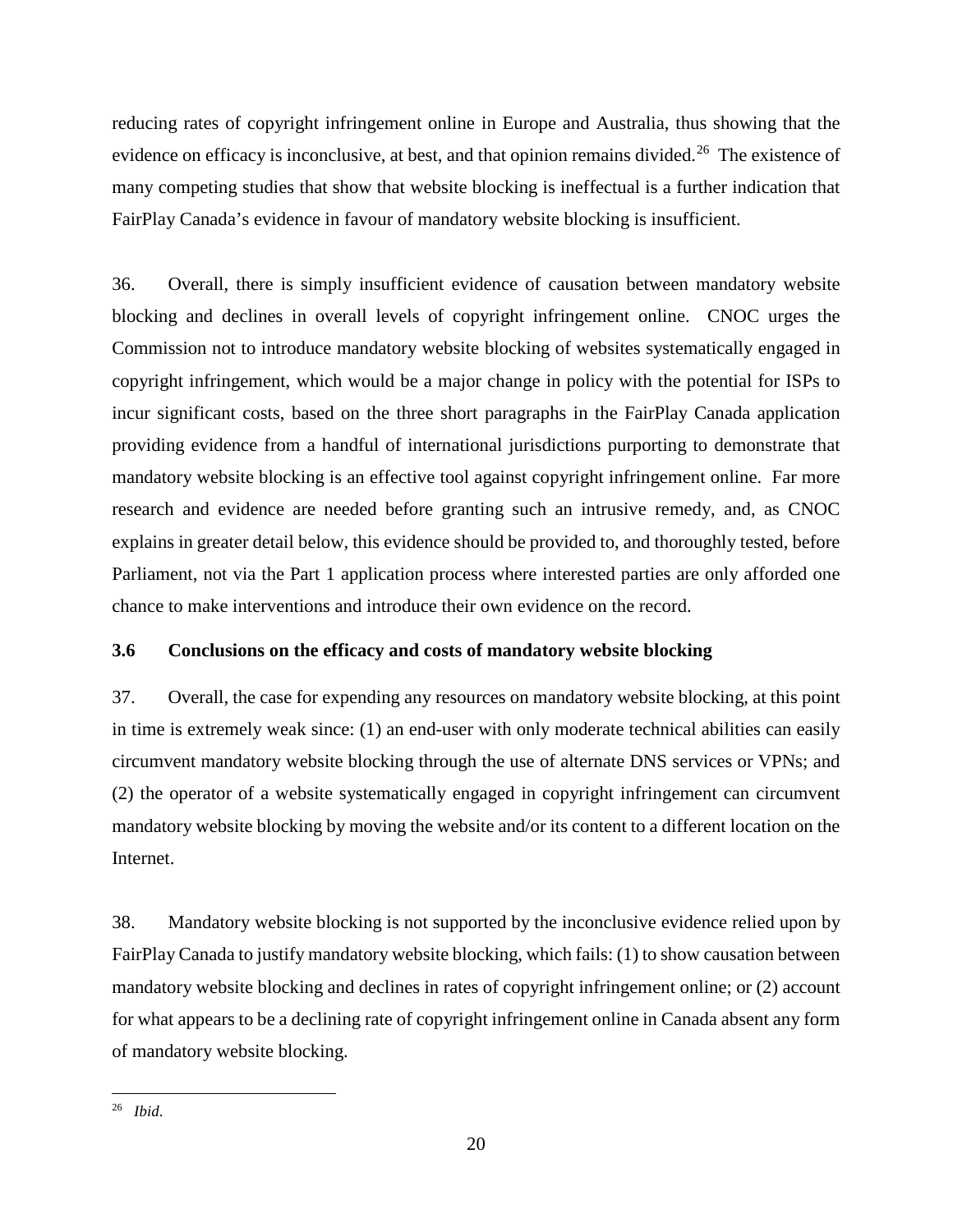39. However, if despite all of the foregoing concerns, as well as concerns further discussed below that the Commission does not have the jurisdiction to enact a blocking regime, the Commission does choose to proceed with any form of mandatory website blocking, which CNOC believes it should not, CNOC emphasizes that it is imperative that it not mandate ISPs to make use of DPI technology, which would be prohibitively costly and thus impossible for many smaller ISPs to adopt into their networks. In addition, CNOC believes that ISPs should have the ability to charge any applicant requesting the blocking of a website a fee to assist in covering the costs associated with blocking. The fee would have to be paid to the ISP prior to the ISP being required to start blocking a website. CNOC notes that making blocking subject to a moderate fee payable to the ISP would have the salutary effect of cutting down on the number of frivolous applications to the proposed IPRA.

## <span id="page-22-0"></span>**4.0 THE COMMISSION DOES NOT HAVE THE JURISDICTION TO IMPLEMENT THE FAIRPLAY CANADA PROPOSAL**

40. Putting aside the problematic elements of FairPlay Canada's proposal regarding costs and effectiveness, perhaps the most glaringly obvious problem with the proposal is that the Commission does not have the jurisdiction to implement the proposal. In fact, the jurisdictional problem is so significant that BCE Inc., the parent company of Bell Canada which is a member of the FairPlay Canada coalition, felt compelled to commission a 63 page memorandum from McCarthy Tétrault LLP ("McCarthy Memo") demonstrating the Commission's jurisdiction to implement FairPlay Canada's proposal for mandatory website blocking.

41. Much of what the McCarthy Memo states is uncontroversial in CNOC's opinion, such as its recitals of the history of section 24 of the *Telecommunications Act* reaching back to the *Railway Act*<sup>[27](#page-22-1)</sup>. The real crux of the issue of the Commission's jurisdiction comes down to whether there is a conflict between the proposed scheme and any other pieces of legislation enacted by Parliament.

42. In this vein, CNOC notes that it agrees with the following propositions of the McCarthy Memo, including that:

<span id="page-22-1"></span> <sup>27</sup> RSC 1985, c R-3, FairPlay Canada Application, *supra* note 1, McCarthy Memo at pg 9.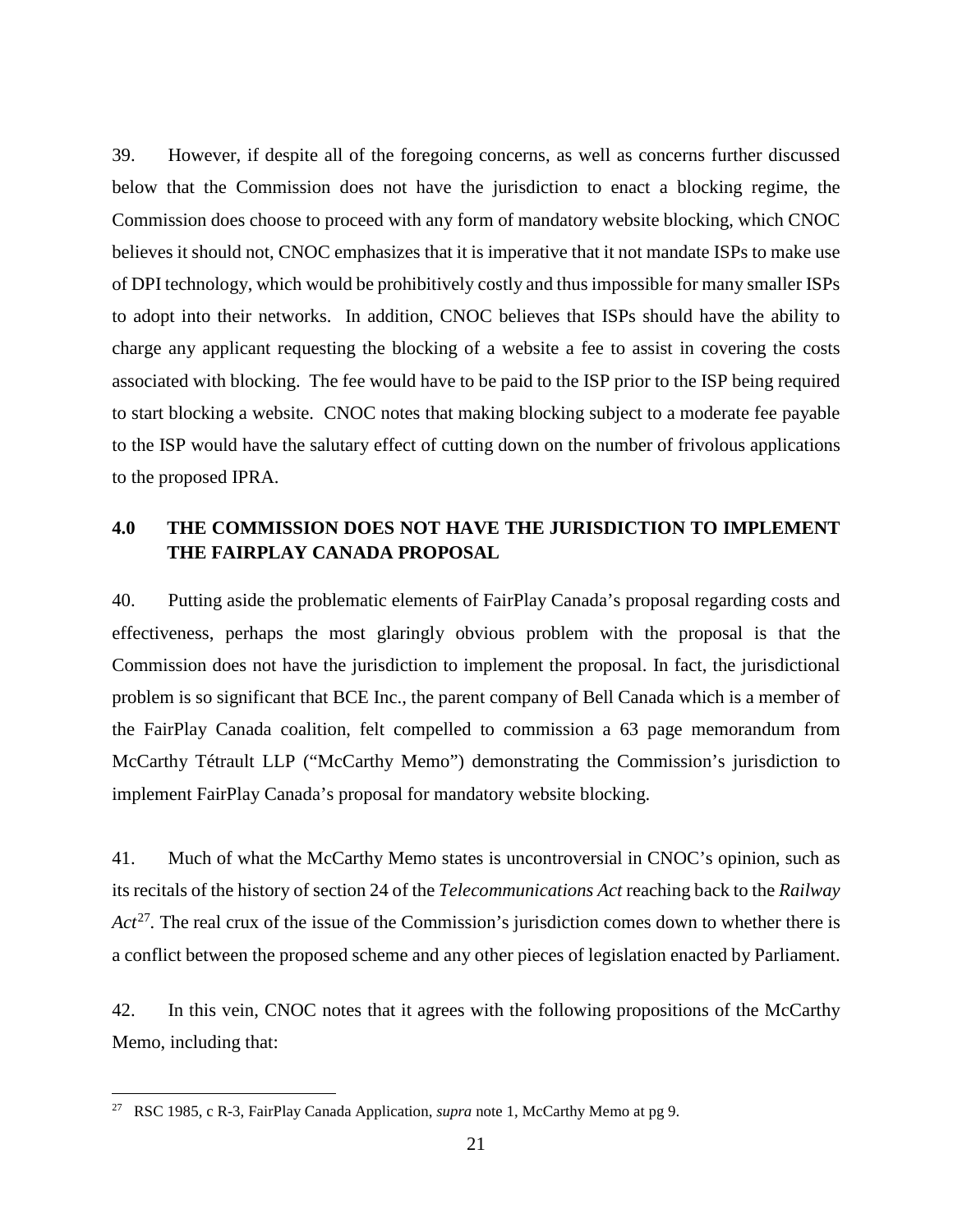- a) the Commission's authority as it relates to telecommunications is very broad; $^{28}$  $^{28}$  $^{28}$
- b) Canada's telecommunications law can be found in, what the Supreme Court of Canada has referred to as the "interrelated scheme", that consists of the *Telecommunications Act*, the *Broadcasting Act*, the *Radiocommunication Act[29](#page-23-1)*, and the *Copyright Act*; [30](#page-23-2) and
- c) while the Commission's authority is very broad as it relates to telecommunications, it is not infinite, and it may not make orders or regulations that conflict with the provisions of one of the statutes noted above that compose the "interrelated scheme" governing telecommunications in Canada.[31](#page-23-3)

43. CNOC is also in full agreement with the McCarthy Memo that the Supreme Court of Canada has articulated two types of conflict, which are relevant to the question of whether the Commission has the jurisdiction to implement the proposed scheme, namely, "operational conflict" and "purpose conflict".<sup>[32](#page-23-4)</sup> As the Supreme Court of Canada stated about conflicts between federal statutes and the CRTC's authority in the *Broadcasting Reference[33](#page-23-5)*:

> [43] Absurdity also refers to situations where the practical effect of one piece of legislation would be to frustrate the *purpose* of the other (*Lévis*, at para. 54; Sullivan, at p. 330).

> [44] This view is not inconsistent with the approach to conflict adopted in federalism jurisprudence. For the purposes of the doctrine of paramountcy, this Court has recognized two types of conflict. Operational conflict arises when there is an *impossibility of compliance* with both provisions. The other type of conflict is incompatibility of purpose. In the latter type, there is no impossibility of dual compliance with the letter of both laws; rather, the conflict arises because applying one provision would frustrate the *purpose* intended by Parliament in another. See, e.g., *British Columbia (Attorney General) v. Lafarge Canada Inc.*, 2007 SCC 23 (CanLII), [2007] 2 S.C.R. 86, at paras. 77 and 84.

<span id="page-23-0"></span><sup>&</sup>lt;sup>28</sup> FairPlay Canada Application, *supra* note 1, McCarthy Memo at pg 10.<br><sup>29</sup> RSC 1985, c R-2 ["Radiocommunication Act"].

<span id="page-23-2"></span><span id="page-23-1"></span><sup>&</sup>lt;sup>30</sup> Reference re Broadcasting Regulatory Policy CRTC 2010-167 and Broadcasting Order CRTC 2010-168, 2012 SCC 68, at para 34 ["*Broadcasting Reference*"]; FairPlay Canada Application, *supra* note 1, McCarthy Memo at pg 28. 31 *Broadcasting Reference*, *supra* note 32, at paras 44-45; FairPlay Canada Application, *supra* note 1, McCarthy

<span id="page-23-3"></span>Memo at pg 29.

<span id="page-23-4"></span><sup>32</sup> *Broadcasting Reference, supra* note 32, at paras 43-45; FairPlay Canada Application, *supra* note 1, McCarthy Memo at pg 29.

<span id="page-23-5"></span><sup>33</sup> *Broadcasting Reference*, *supra* note 32.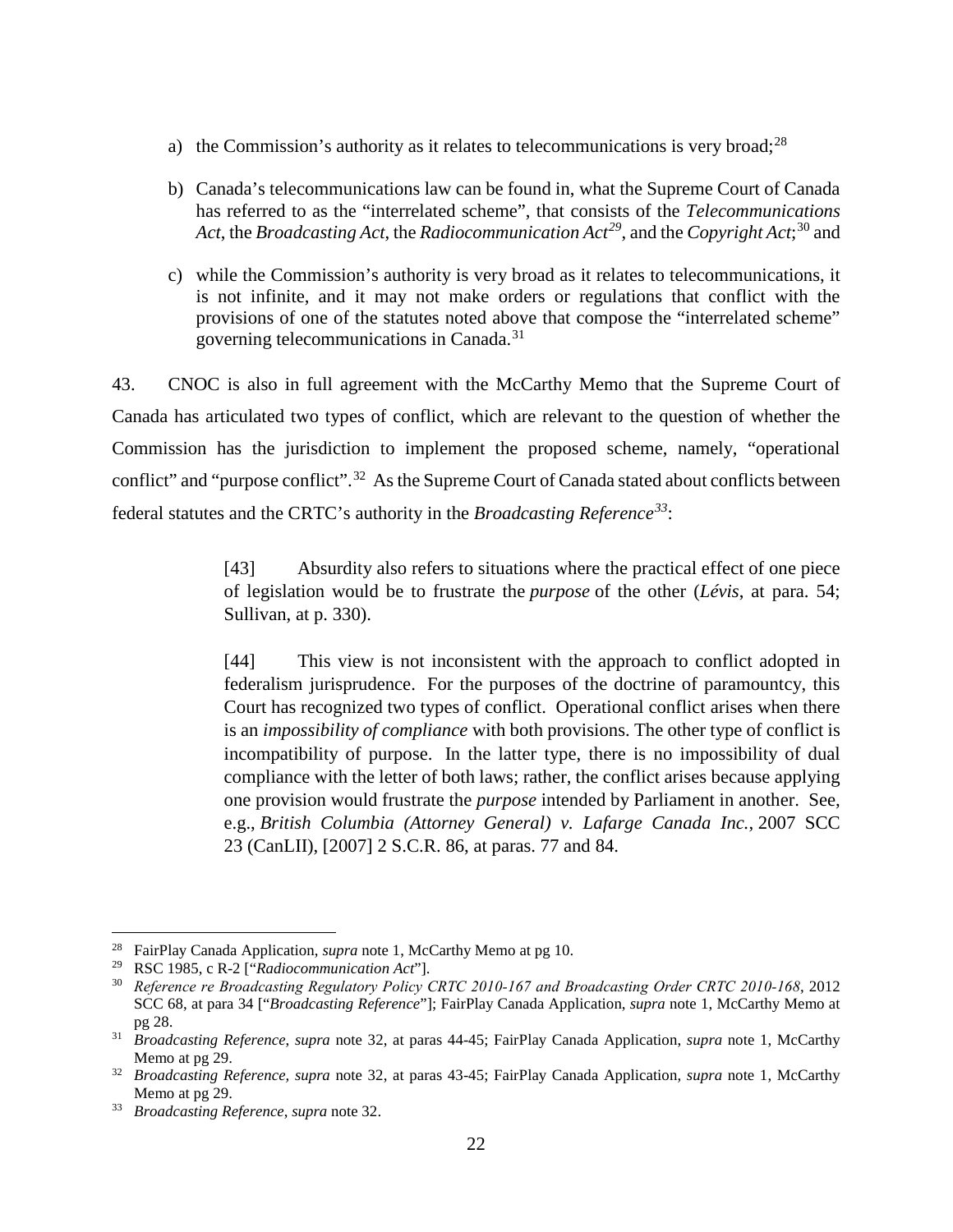[45] Cases applying the doctrine of federal paramountcy present some similarities in defining conflict as either operational conflict or conflict of purpose (*Friends of the Oldman River Society*, at p. 38). These definitions of legislative conflict are therefore helpful in interpreting two statutes emanating from the same legislature. The CRTC's powers to impose licensing conditions and make regulations should be understood as constrained by each type of conflict. Namely, in seeking to achieve its objects, the CRTC may not choose means that either operationally conflict with specific provisions of the *Broadcasting Act*, the *Radiocommunication Act*, the *Telecommunications Act*, or the *Copyright Act*; or which would be incompatible with the purposes of those Acts.<sup>[34](#page-24-1)</sup> [Italics in original, underline emphasis added.]

44. CNOC does not dispute that there are no obvious operational conflicts between FairPlay Canada's proposal and the *Broadcasting Act*, *Telecommunications Act*, *Radiocommunication Act*, or the *Copyright Act*. That is to say, nothing in FairPlay Canada's proposal would prevent an entity from complying with both FairPlay Canada's proposal and the provisions of one of those statutes. It is less clear whether a purpose conflict exists between FairPlay Canada's proposal and the *Broadcasting Act*, *Telecommunications Act*, or the *Radiocommunication Act*. CNOC reserves judgment on that matter at the present time.

45. However, CNOC does see a clear purpose conflict between FairPlay Canada's proposal and the provisions of the *Copyright Act*. Accordingly, absent a clear ruling from the courts or amendments to the *Copyright Act* and/or *Telecommunications Act* by Parliament, as well as demonstrated efficacy and cost effectiveness, CNOC cannot endorse FairPlay Canada's proposal at this time.

## <span id="page-24-0"></span>**4.1 FairPlay Canada's proposal conflicts with the purpose of the** *Copyright Act*

46. The primary problem with FairPlay Canada's proposal, from a jurisdictional standpoint, is that it grants significant new rights to copyright holders that Parliament deliberately chose not to adopt and thus conflicts with the purpose of the *Copyright Act*.

<span id="page-24-1"></span> <sup>34</sup> *Id.* at paras 43-45.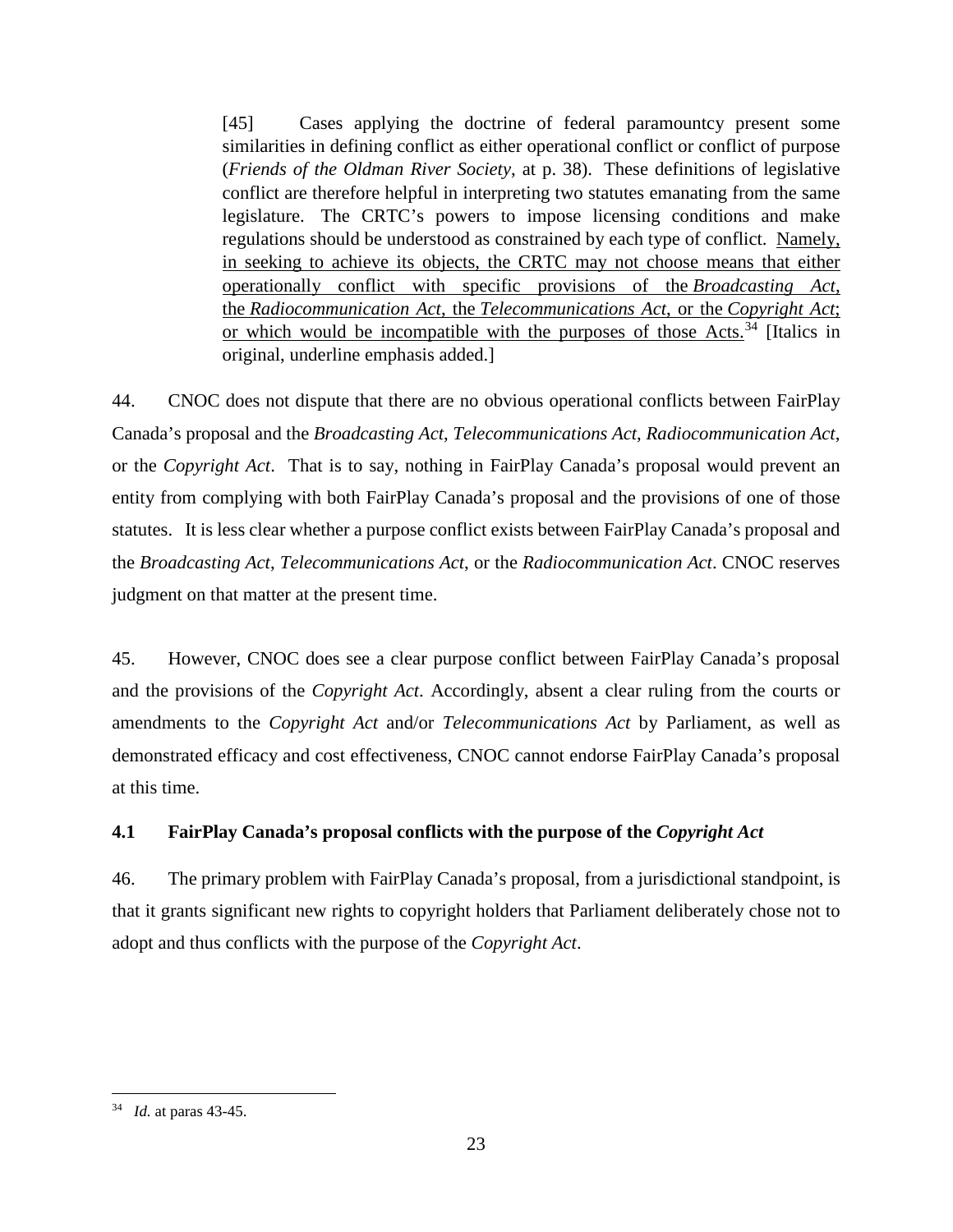47. The Supreme Court of Canada has held that "copyright is a creature of statute, and the rights and remedies provided by the *Copyright Act* are exhaustive"[35](#page-25-0) [Emphasis added]. This statement of the Supreme Court of Canada alone should give the Commission serious pause as to its jurisdiction to implement FairPlay Canada's proposal. After all, the entire point of FairPlay Canada's proposal is to provide rights holders with a new remedy against those who infringe their copyright, namely requiring ISPs to block access to websites that infringe their copyright.

48. The McCarthy Memo attempts to manoeuvre around this inconvenient statement from the Supreme Court of Canada by arguing that FairPlay Canada's proposal does not "create a new copyright".[36](#page-25-1) That may be so, but FairPlay Canada's proposal does create a new remedy for a breach of copyright that is facilitated over the Internet, in apparent contradiction to the Supreme Court of Canada's holding that the remedies provided by the *Copyright Act* are exhaustive.

49. One need only look at the notice and notice regime to understand why FairPlay Canada's proposal undermines the purpose of the *Copyright Act* and thus is outside the Commission's jurisdiction to implement. Sections 41.25-41.27 of the *Copyright Act* establish the notice and notice regime, which, in brief, requires ISPs to forward notices from copyright holders to the endusers of ISPs that are suspected of infringing that copyright by accessing copyright infringing content online.

50. However, why would any copyright holder avail itself of the notice and notice regime if the copyright holder could just apply to the proposed IPRA to have the websites infringing their copyright blocked throughout Canada? The system envisioned by FairPlay Canada is a far more robust and comprehensive remedy than the notice and notice regime, and, if end-users were blocked from accessing the infringing content in the first place, presumably there would be no reason for a copyright holder to require an ISP to forward a notice to that end-user.

<span id="page-25-0"></span> <sup>35</sup> *Society of Composers, Authors and Music Publishers of Canada v. Canadian Assn. of Internet Providers,* <sup>2004</sup> SCC 45, at para 82 ["*Society of Composers*"]. 36 FairPlay Canada Application, *supra* note 1, McCarthy Memo at pg 43.

<span id="page-25-1"></span>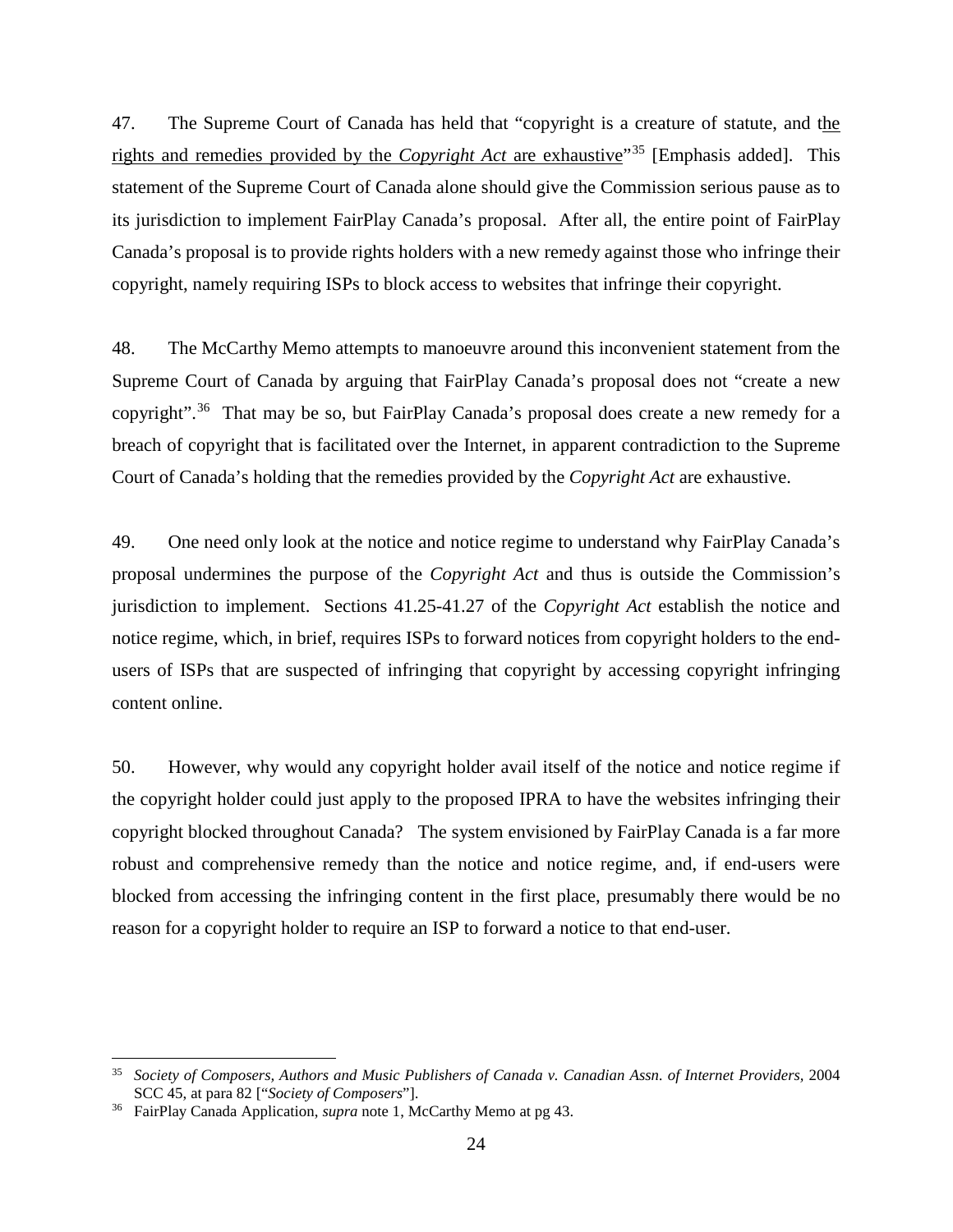51. FairPlay Canada's proposal would have the Commission, through the establishment of the IPRA, make the notice and notice regime obsolete and irrelevant. This is problematic as Parliament cannot be presumed to have enacted a regime to address infringing content on the Internet only to have the Commission render that regime irrelevant. As the Supreme Court of Canada has affirmed, and the *Interpretation Act* states, every enactment of Parliament "is deemed remedial, and shall be given such fair, large and liberal construction and interpretation as best ensures the attainment of its objects".<sup>[37](#page-26-0)</sup>

52. It would be inconsistent with this principle of interpreting Parliament's enactments in a liberal fashion to best ensure the attainment of the enactment's objects if a subordinate body, namely the Commission, could render those enactments irrelevant by regulatory fiat. Indeed, when Parliament has intended the Commission to override its enactments, it has explicitly said so, such as when it gave authority to the Commission, via section 27.1 of the *Telecommunications Act*, to override the rates set by Parliament for wholesale mobile wireless roaming. No such invitation exists in the *Copyright Act* for the Commission to override the rights and remedies enacted by Parliament in that statute.

53. In CNOC's view, the existence of the notice and notice regime is clear evidence of a purpose conflict between FairPlay Canada's proposal and the *Copyright Act*.

54. The interpretation that a purpose conflict exists between FairPlay Canada's proposal and the *Copyright Act* is bolstered by the McCarthy Memo's acknowledgment that

> the ss. 41.25-41.27 amendments were made against the backdrop of prior legislative proposals for "notice and takedown" and "graduated response" regimes (the "**Rejected Regimes**") in the *Copyright Act* which were ultimately rejected by Parliament in favour of the "notice and notice" regime reflected in ss. 41.25-41.27 themselves.[38](#page-26-1)

55. In CNOC's view, the fact that Parliament chose to reject a notice and takedown regime is compelling evidence that FairPlay Canada's proposal conflicts with the purpose of the *Copyright* 

<span id="page-26-0"></span><sup>37</sup> *Bell ExpressVu Limited Partnership v. Rex*, 2002 SCC 45, at para 2; *Interpretation Act*, RSC 1985, c I-21, at s 12. 38 FairPlay Canada Application, *supra* note 1, McCarthy Memo at pg 48.

<span id="page-26-1"></span>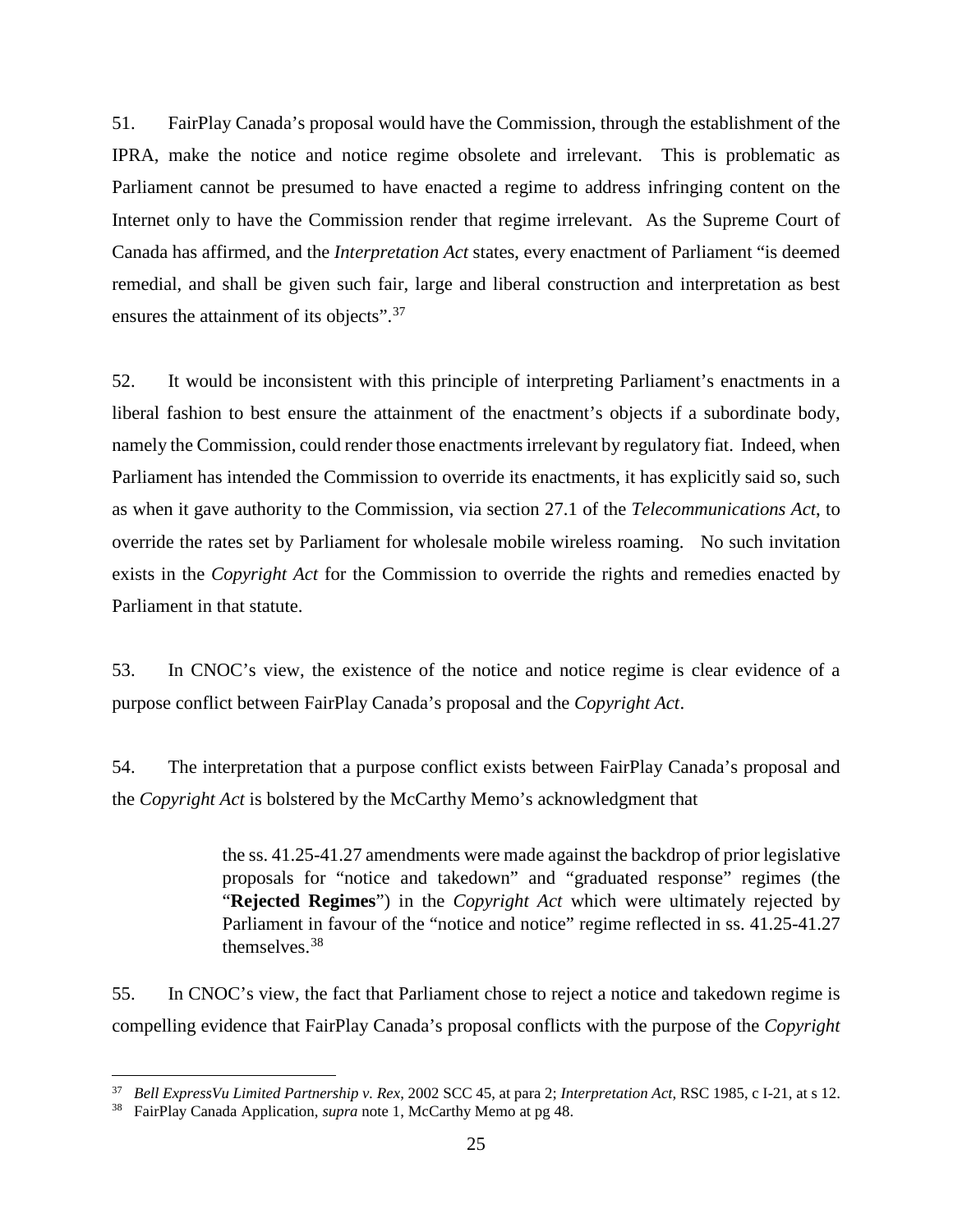*Act* as enacted by Parliament. While the McCarthy Memo attempts to distinguish between blocking access to infringing content by all ISPs, which is FairPlay Canada's proposal, and only requiring an ISP that is hosting the infringing content to block access to that content, which would be notice and takedown, CNOC notes that the effect of the two regimes would be functionally equivalent.<sup>39</sup> Under both scenarios access to the infringing content is blocked for Canadian endusers, leaving aside the many methods described above for Canadian end-users and the operators of websites systematically engaged in copyright infringement themselves to effectively circumvent blocking of any kind.

56. However, Parliament rejected a notice and takedown regime and chose to proceed with the notice and notice regime, and thus rejected any form of blocking of access to infringing content outside of the traditional route of gaining an injunction from a court. In this regard, CNOC notes that while it sympathizes with FairPlay Canada that gaining court orders to block access to infringing content may be a cumbersome process, that does not mean that the Commission can ignore Parliament and establish a competing regime for copyright holders that will effectively supplant the one established by Parliament in the *Copyright Act*.

57. CNOC is also concerned that FairPlay Canada's proposal would see the Commission called upon to interpret an area of law, namely whether content is infringing copyright under the *Copyright Act*, that it has never been called upon to interpret before. Presumably the Commission would be required to make extensive determinations of law and fact under the *Copyright Act* in reviewing the IPRA's recommendations, particularly if the owner of a website contested whether the website is in fact systematically engaged in copyright infringement. It is significant, in CNOC's view, that Parliament did not explicitly grant the Commission the power to make determinations under the *Copyright Act* and instead requires rightsholders to proceed via the notice and notice regime, or if they wish to pursue damages or block access to the content, through the courts.[40](#page-27-1) Once again, the Commission empowering itself to order the blocking of allegedly infringing content by all ISPs would appear to conflict with the purpose of the *Copyright Act*, in usurping a role that Parliament granted to the courts.

<span id="page-27-0"></span><sup>&</sup>lt;sup>39</sup> FairPlay Canada Application, *supra* note 1, McCarthy Memo at pgs 48-50.<br><sup>40</sup> See, generally, *Copyright Act*, *supra* note 5, at Part IV – Remedies.

<span id="page-27-1"></span>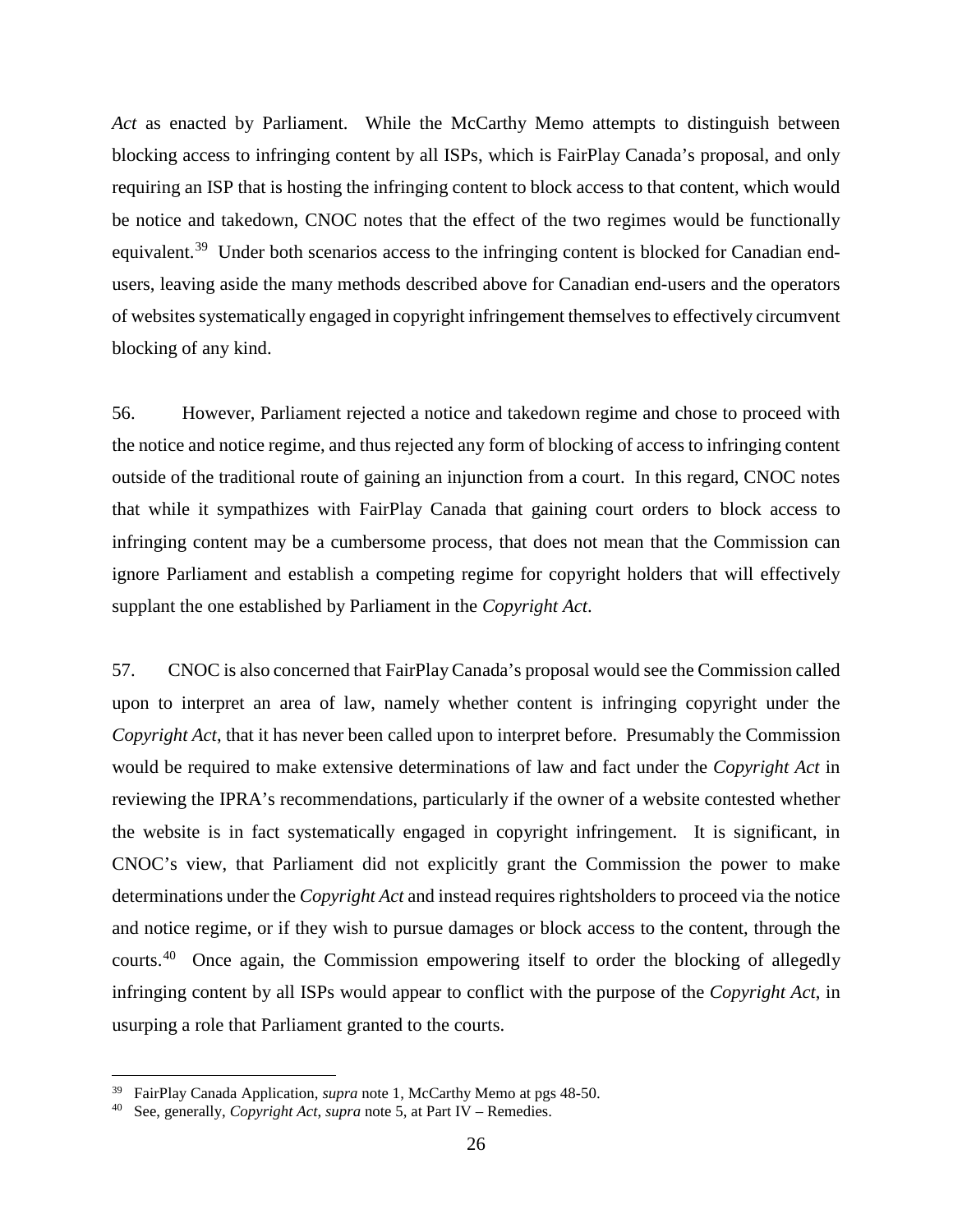58. The Supreme Court of Canada has stated that the rights and remedies provided by the *Copyright Act are exhaustive*<sup>[41](#page-28-1)</sup>. Thus, FairPlay Canada's proposal would render some of those rights and remedies meaningless, as well as see the Commission expand its jurisdiction into interpreting and applying an area of law that Parliament has assigned to the courts. Thus, CNOC believes FairPlay Canada's proposal would result in a purpose conflict with the *Copyright Act* and is therefore outside the Commission's jurisdiction to implement.

## <span id="page-28-0"></span>**4.2 FairPlay Canada's proposal needs more legal certainty from the courts or Parliament before it can be implemented**

59. CNOC does not believe that the Commission has the jurisdiction to implement FairPlay Canada's proposal. Thus, if the Commission is convinced that it should proceed with FairPlay Canada's proposal due to its merits, CNOC urges the Commission to direct a reference on a question of law to the Federal Court of Appeal, pursuant to subsections 18.3(1) and 28(2) of the *Federal Courts Act*<sup>42</sup>, requesting the Court to rule on its jurisdiction before implementing the proposal. It would be a considerable waste of scarce resources for the Commission to establish the IPRA and direct ISPs to commence blocking websites only to have the entire scheme struck down by the courts as being outside the Commission's jurisdiction.

60. In addition, CNOC notes that FairPlay Canada has chosen to bring its Part 1 application at an odd time given that Parliament is about to undertake comprehensive reviews of the *Copyright Act*, *Telecommunications Act*, and *Broadcasting Act*. [43](#page-28-3) In particular, the government has stated that the review of the *Copyright Act* should

> enable Canada's creators to take full advantage of the opportunities presented by digital technology, provide a supportive environment for business and investment, and position creators for success in a competitive marketplace.<sup>[44](#page-28-4)</sup>

<span id="page-28-1"></span><sup>41</sup> *Society of Composers*, *supra* note 37, at para 82. 42 *Federal Courts Act*, RSC 1985, c F-7.

<span id="page-28-3"></span><span id="page-28-2"></span><sup>43</sup> Innovation Science and Economic Development Canada, "Parliament to undertake review of the *Copyright Act*", 14 December 2017, https://www.canada.ca/en/innovation-science-economic development /news /2017/12/ parliament to undertakereviewofthecopyrightact.html ["ISED Announcement of Copyright Act Review"]; Canadian Heritage, "Launch of Creative Canada - The Honourable Mélanie Joly, Minister of Canadian Heritage", 28 September 2017, https://www.canada.ca/en/canadian-heritage/news/2017/09/creative canadaavisionforcanadascreative industries.html.

<span id="page-28-4"></span><sup>44</sup> ISED Announcement of Copyright Act Review, *supra* note 45.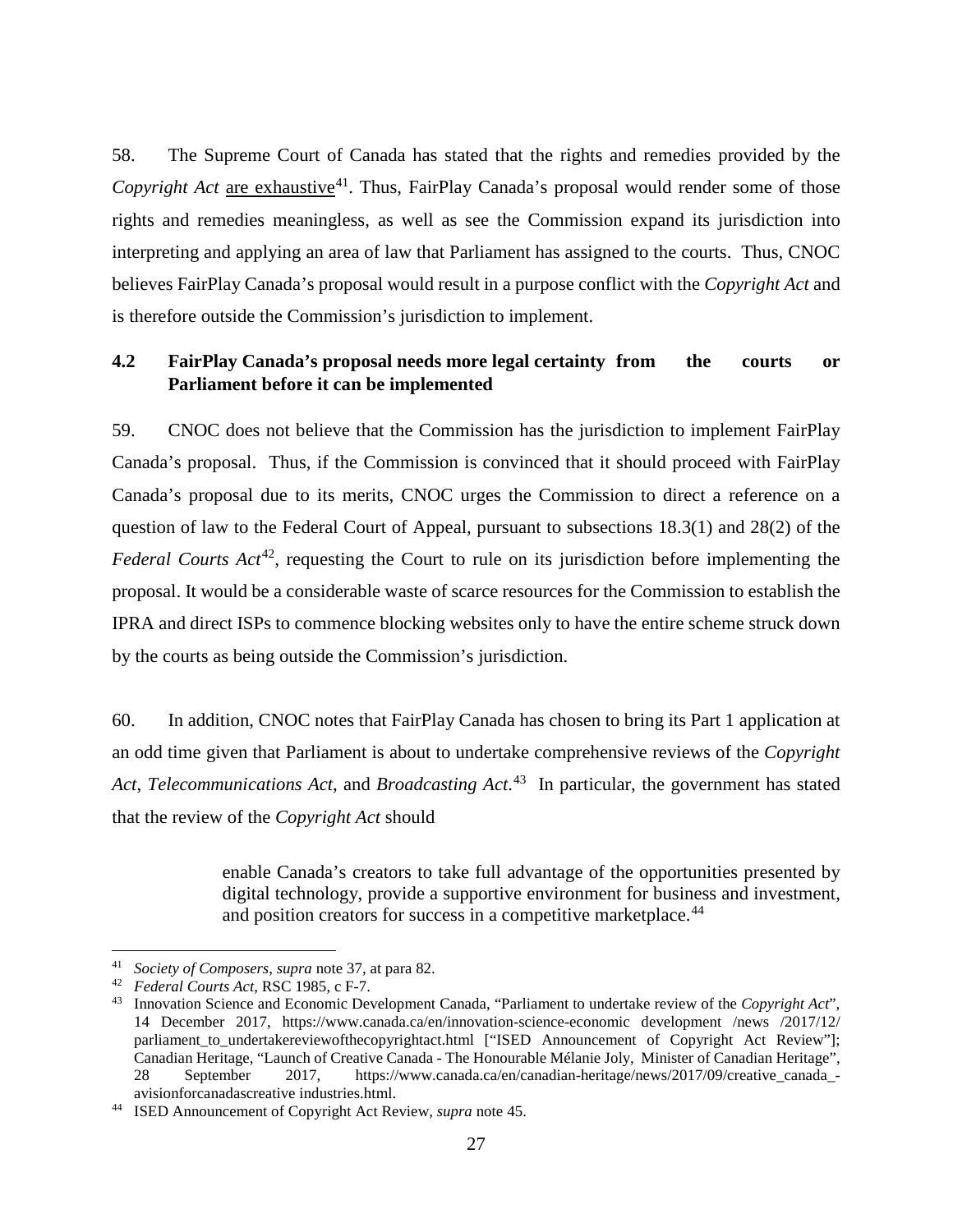61. The excerpt above from the government's press release announcing the review of the *Copyright Act* makes it seem likely that Parliament will be turning its mind to the concerns that animate FairPlay Canada's application. Therefore, these reviews raise the risk that any framework that the Commission establishes as part of this proceeding could be superseded by amendments to the above-noted pieces of legislation by Parliament in the near future. Thus, if the Commission does not choose to reject FairPlay Canada's proposal out of hand, it should, at the very least, suspend the present proceedings until it becomes apparent what amendments, if any, will be made to the relevant pieces of legislation.

62. Given the risk of a purpose conflict described above, CNOC believes the proceeding via the Parliamentary process is the appropriate avenue to consider whether any changes to existing legislation are necessary. For the time being, Parliament has already spoken on this issue by enacting the notice and notice regime.

63. Overall, if the Commission does not choose to reject FairPlay Canada's proposal on other policy grounds, it should, at a minimum, suspend the proceedings until such time as Parliament has completed its reviews of Canada's telecommunications legislation, including the *Copyright Act*, *Broadcasting Act*, and *Telecommunications Act*, and/or direct a reference to the Federal Court of Appeal for guidance on whether it has the jurisdiction to implement FairPlay Canada's proposal.

## <span id="page-29-0"></span>**5.0 THE TELECOMMUNICATIONS POLICY OBJECTIVES, THE POLICY DIRECTION AND SECTION 36**

64. CNOC is concerned that FairPlay Canada's proposals, even if found to be within the Commission's jurisdiction, could undermine the policy objectives contained in section 7 of the *Telecommunications Act* and the Policy Direction.

65. Given that CNOC is not convinced about the efficacy of FairPlay Canada's proposals due to the relative ease with which they can be circumvented, FairPlay Canada's proposal appears inconsistent with subsection 1(a)(ii) of the Policy Direction, which directs the Commission, when relying on regulation, to use measures that are efficient and proportionate to their purpose.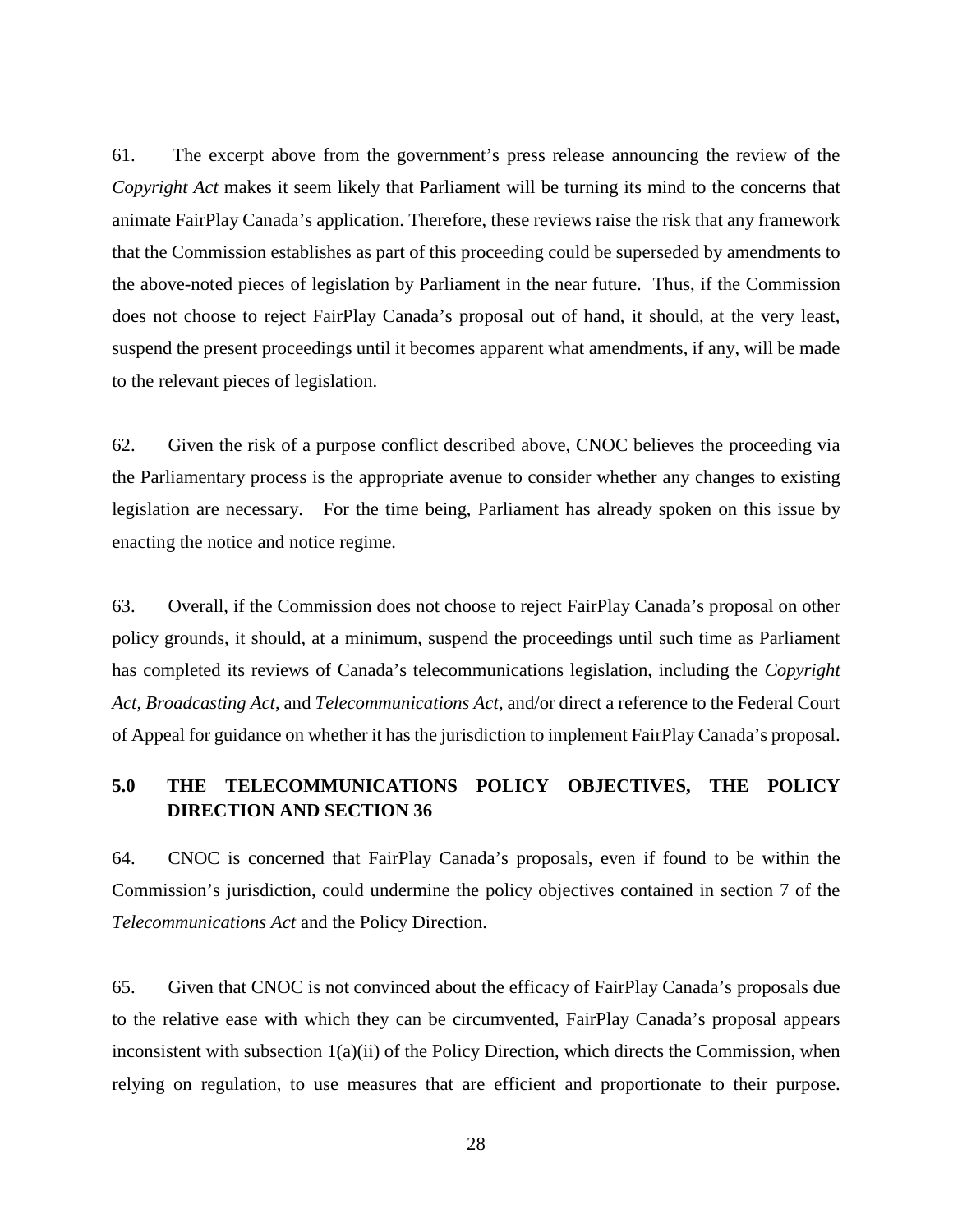Regulations that require ISPs to incur costs, but are ineffective in achieving their stated goal, such as website blocking that is easily circumventable, can be neither efficient nor proportionate.

66. Similarly, the policy objectives contained in subsections 7(b), (c), and (f) of the *Telecommunications Act* also require regulation to be efficient, as well as to promote the competitiveness and affordability of telecommunications services. As noted above, regulations that are ineffective cannot be efficient or proportionate. In addition, if ISPs are required to incur costs to implement FairPlay Canada's proposal, these costs will likely be passed onto end-users, thus negatively impacting the affordability of telecommunications services. These costs will also likely have a disproportionate impact on smaller ISPs, thus negatively impacting their ability to offer robust competition to the incumbent operators. This will particularly be the case if ISPs are required to use any form of DPI technology, which, as CNOC noted above, would be completely unaffordable for most non-incumbent ISPs.

67. CNOC is aware that FairPlay Canada has advanced various reasons why its proposal is consistent with, and indeed advances the policy objectives found within section 7 of the *Telecommunications Act* and the Policy Direction.<sup>[45](#page-30-0)</sup> However, CNOC maintains that if, as described above, any website blocking is readily circumventable, none of the policy objectives will actually be advanced by FairPlay Canada's proposal and, in fact, they will be negatively affected by the additional costs imposed on ISPs and consumers.

68. The fact that FairPlay Canada's proposal does not advance the policy objectives contained within section 7 of the *Telecommunications Act* or the Policy Direction, because website blocking is largely ineffectual, is significant given the Commission's previous rulings that it would only use its power under section 36 to authorize an ISP to block access to content if it was convinced that such blocking would further the policy objectives. As the Commission recently affirmed in Telecom Decision 2016-479<sup>[46](#page-30-1)</sup>:

<span id="page-30-1"></span><span id="page-30-0"></span><sup>45</sup> FairPlay Canada Application, *supra* note 1, McCarthy Memo at para 95. 46 Telecom Decision CRTC 2016-479, *Public Interest Advocacy Centre – Application for relief regarding section 12 of the Quebec Budget Act*, 9 December 2016.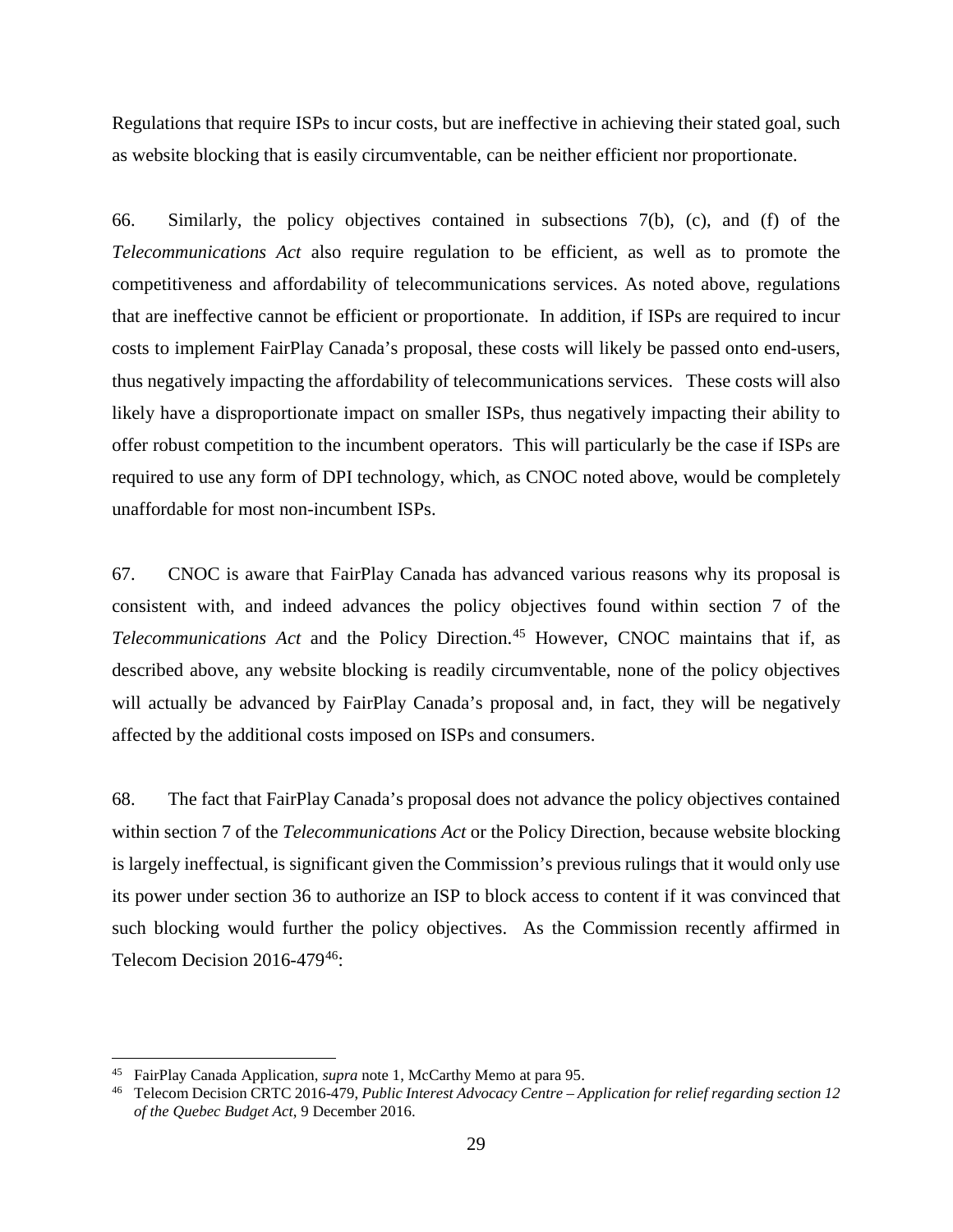The Commission expressed the preliminary view [which it affirmed in this decision] that the Act prohibits the blocking by Canadian carriers of access by endusers to specific websites on the Internet without prior Commission approval, whether or not such blocking was the result of an Internet traffic management practice. Such blocking would only be approved where it would further the telecommunications policy objectives set out in section 7 of the Act. Accordingly, compliance with other legal or juridical requirements—whether municipal, provincial, or foreign—would not, in and of itself, justify the blocking of specific websites by Canadian carriers, in the absence of Commission approval under the Act.<sup>47</sup> [Emphasis added]

69. Consequently, as FairPlay Canada's proposal does not advance the policy objectives contained in section 7 of the *Telecommunications Act* or the Policy Direction it should not be implemented by the Commission.

## <span id="page-31-0"></span>**6.0 LIABILITY RISKS FROM INADVERTENT BLOCKING**

70. CNOC is also very concerned that any inadvertent blocking of legitimate websites, which could easily occur with IP address blocking and DNS blocking as the DNSSEC standard becomes more common, as described above, will result in significant risks of liability for ISPs.

71. The inadvertent blocking of legitimate content is a serious violation of the principles of net neutrality, which, in CNOC's view, dictate that, absent authorization from the Commission under section 36 of the *Telecommunications Act*, ISPs must act as common carriers and not interfere with, or block, any of the traffic that they carry. Obviously, an ISP that inadvertently blocks access to a legitimate website would be acting outside an authorization from the Commission under section 36 of the *Telecommunications Act* to only block a specific website systematically engaged in copyright infringement and thus be running afoul of section 36 of the *Telecommunications Act*, as well as the concept of net neutrality encapsulated within that section. The ISP would then be liable to sanction from the Commission, ironically, because it tried to comply with a Commission order directing the blocking of websites systematically engaged in copyright infringement but inadvertently blocked non-infringing websites.

<span id="page-31-1"></span> <sup>47</sup> *Id.* at para 7.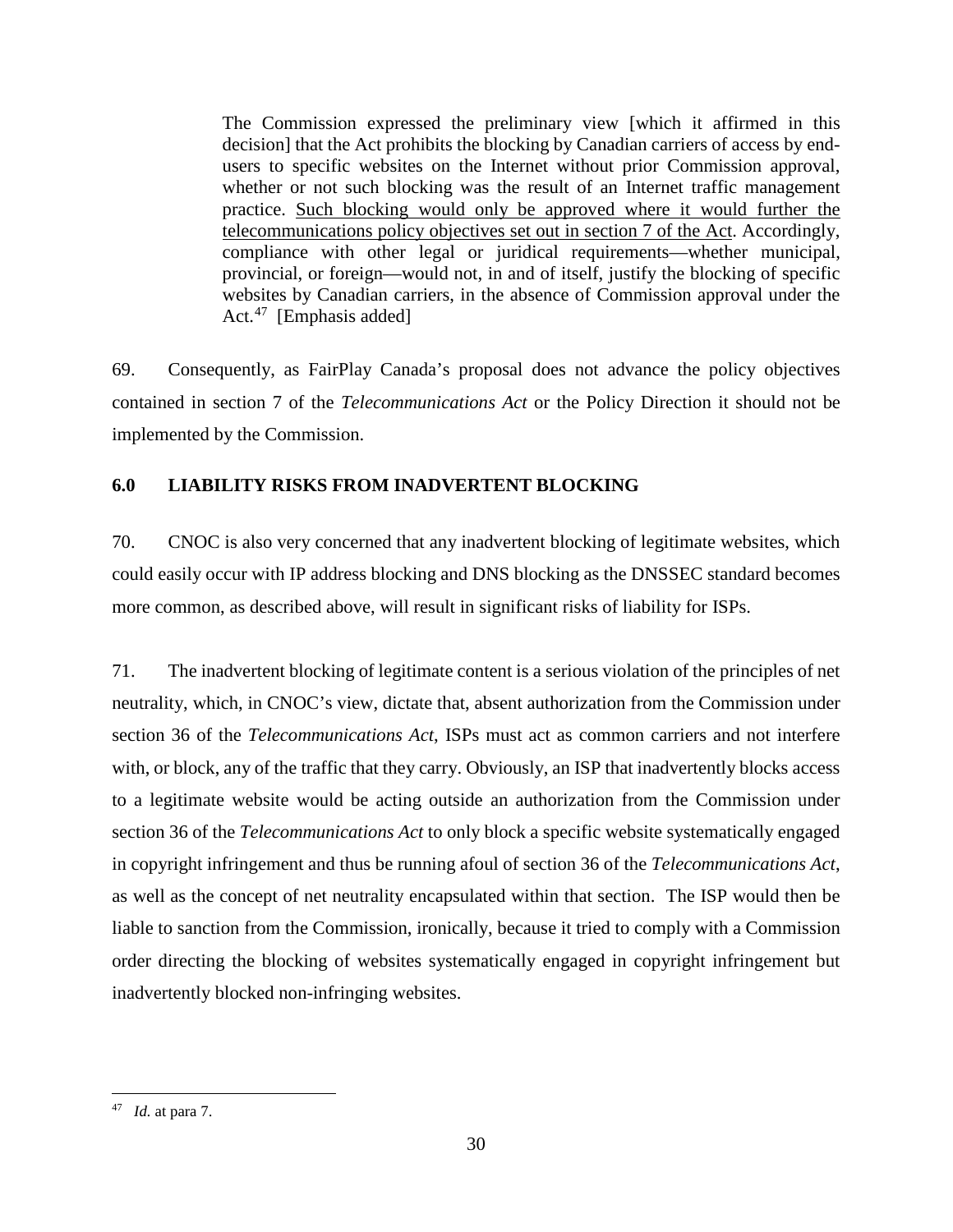72. In addition, the inadvertent blocking of legitimate content as a result of a Commission order would raise constitutional issues. Since the order would emanate from a regulatory authority created by the federal government, namely the Commission, the *Canadian Charter of Rights and Freedoms*[48](#page-32-1) ["*Charter*"] would apply to the blocking order. The blocking of legitimate content almost certainly violates subsection 2(b) of the *Charter*, which guarantees freedom of expression, and CNOC is hard-pressed to see how such an order could be justified under section 1 of the *Charter* as being a reasonable limit on freedom of expression.

73. As noted above, CNOC is also concerned with the potential for civil liability should an ISP inadvertently block access to legitimate websites and then be sued by the owners of those websites. Even if an ISP was ultimately found to not be liable, defending against lawsuits could result in ISPs incurring significant, and unnecessary, costs.

74. The inadvertent blocking of legitimate content is not merely a hypothetical problem in the Canadian context. When TELUS blocked access to the website of a union with which TELUS was in a labour dispute, which most likely occurred via the blocking of an IP address, it also ended up blocking access to 766 other websites.<sup>49</sup>

75. Overall, the legal risks associated with inadvertent website blocking, which will almost certainly occur with IP address blocking and will become increasingly problematic with DNS blocking as the DNSSEC standard is deployed, are significant and are a further reason why FairPlay Canada's proposal should be rejected.

### <span id="page-32-0"></span>**7.0 CONCLUSION**

76. CNOC is supportive of effective and fair measures that combat online copyright infringement in Canada in a manner that accords with Canadian law and values CNOC is also committed to working with all stakeholders to reduce the infringement, via the Internet, of

<span id="page-32-1"></span> <sup>48</sup> *The Constitution Act, 1982,* Schedule B to the *Canada Act 1982 (UK)*, 1982, c 11 ["*Charter of Rights and Freedoms*"].

<span id="page-32-2"></span><sup>&</sup>lt;sup>49</sup> Michael Geist, "The Case Against the Bell Coalition's Website Blocking Plan, Part 6: Over-Blocking of Legitimate Websites", *Michael Geist*, 20 February 2018, http://www.michaelgeist.ca/2018/02/case-bell-coalitions-websiteblocking-plan-part-6-blocking-legitimate-websites/.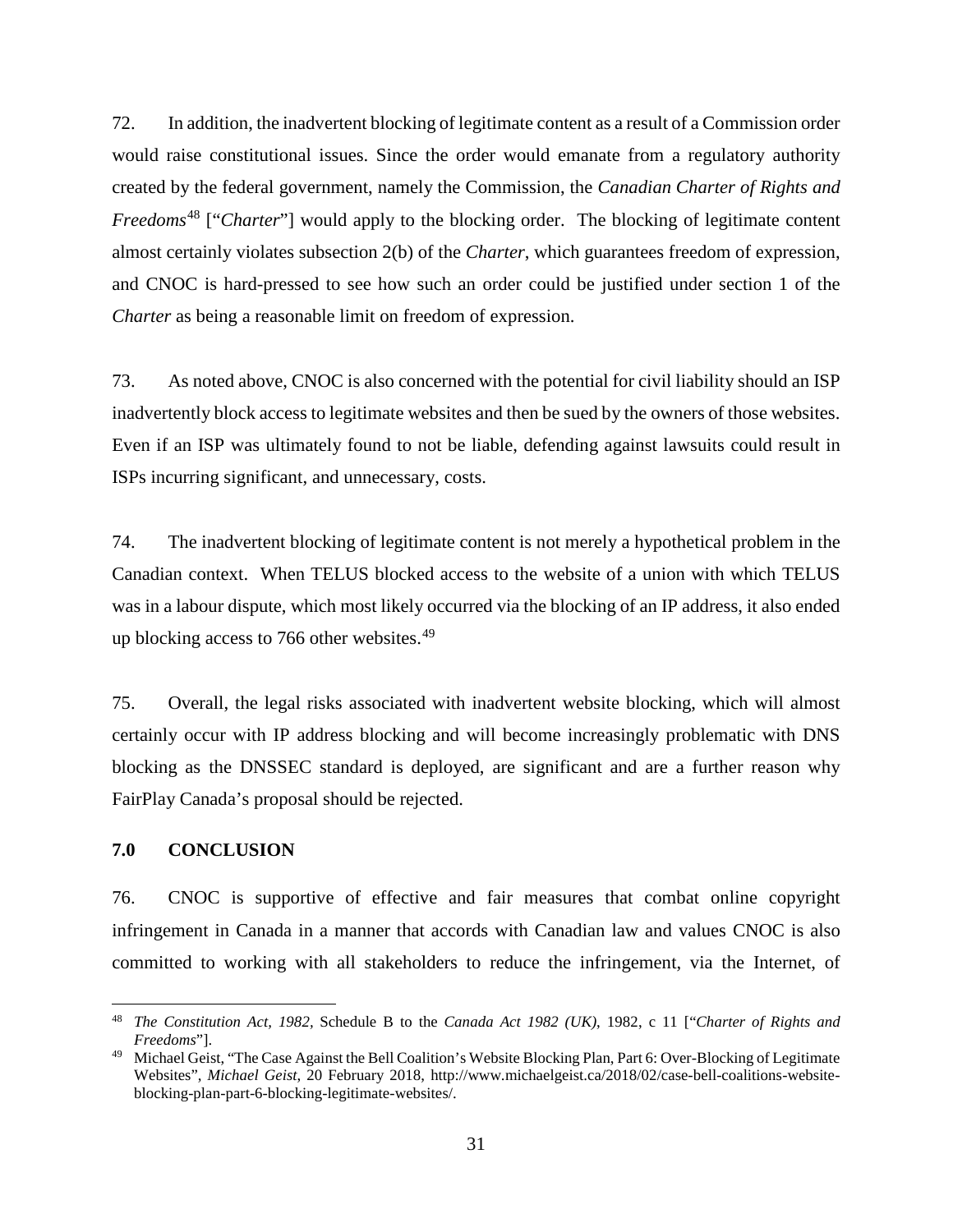copyrighted content. As CNOC noted above, its members' ability to compete is hampered by online copyright infringement, which makes it more difficult for competitors to operate IPTV offerings

77. However, CNOC cannot support FairPlay Canada's proposal. There is insufficient evidence as to the efficacy of website blocking in the application and CNOC's members have advised that all three methods of blocking in the market today can be easily circumvented both by end-users and those that operate websites systematically engaged in copyright infringement. ISPs only have a finite amount of resources and expending time and money on a system that will ultimately fail is not an appropriate use of those resources.

78. In the alternative, should the Commission choose to implement FairPlay Canada's proposal, CNOC reiterates that it is imperative that ISPs not be saddled with an obligation to use DPI technology, which would represent insurmountable capital expenditure requirements for many competitive ISPs. The Commission should also consider allowing ISPs to charge a reasonable fee prior to engaging in blocking, which would reduce spurious applications to the proposed IPRA as well as allow ISPs to recover the costs that they will incur from complying with blocking orders.

79. More fundamentally, CNOC is of the view that implementing FairPlay Canada's propose would undermine the remedies that Parliament intended to grant rights holders in the *Copyright Act* and thus is outside the Commission's jurisdiction to enact. At the very least a reference should be directed to the Federal Court of Appeal on the jurisdictional issue before the Commission implements FairPlay Canada's proposal, if the Commission believes that the proposal has merit.

80. CNOC is also surprised that FairPlay Canada would lay this proposal before the Commission while Parliament is about to embark on a review of three of the major components of Canada's telecommunications legislation, namely the *Telecommunications Act*, *Broadcasting Act*, and the *Copyright Act* and believes that the it would be more proper to bring its concerns before the committees examining those pieces of legislation. To avoid potential conflicts, the Commission should be cautious not to require parties to implement any of FairPlay Canada's